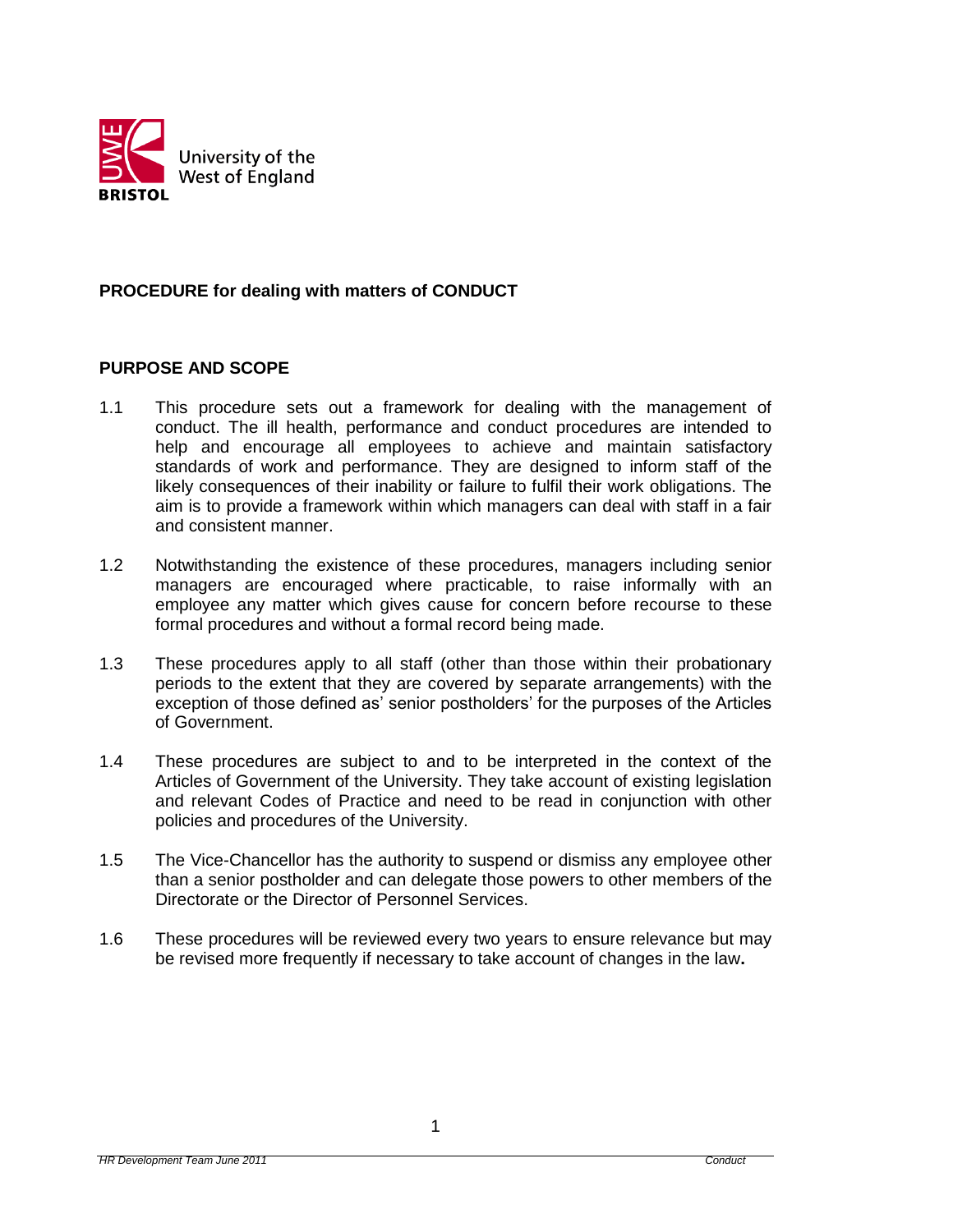# **Addressing ill health, performance and conduct of staff – policy statement.**

In line with UWE's core values and principles the University will strive to be a friendly, supportive, collaborative and trusting environment where staff in all roles are treated as individuals and diversity is valued. The University aims to assist all staff to work effectively, to maximise their contribution, enjoy job satisfaction and achieve their full potential. All staff have a responsibility to behave as professionals and a right to be treated with respect.

It is recognised that from time to time there will be issues relating to staff ill health, performance or conduct that need to be addressed. It is the policy of the University that all such matters will be dealt with in line with its core values, in accordance with the principles of natural justice and in a fair, impartial, consistent and timely manner.

Formal procedures and advice have been developed to support this policy and authority to take action under these procedures is as delegated by the Vice Chancellor. They need to be read and understood in the light of other policies and procedures of the University notably the Equal Opportunities policy, Dignity at Work policy, Probation procedures, Appraisal procedures, Grievance procedures and terms and conditions of service relating to sickness absence.

Note: There are three separate procedures – dealing with matters of ill health, performance and conduct. However they have been developed so that there is a commonality in guiding principles, levels of intervention, response and sanctions. The definitions, guiding principles and supporting appendices are common to all three.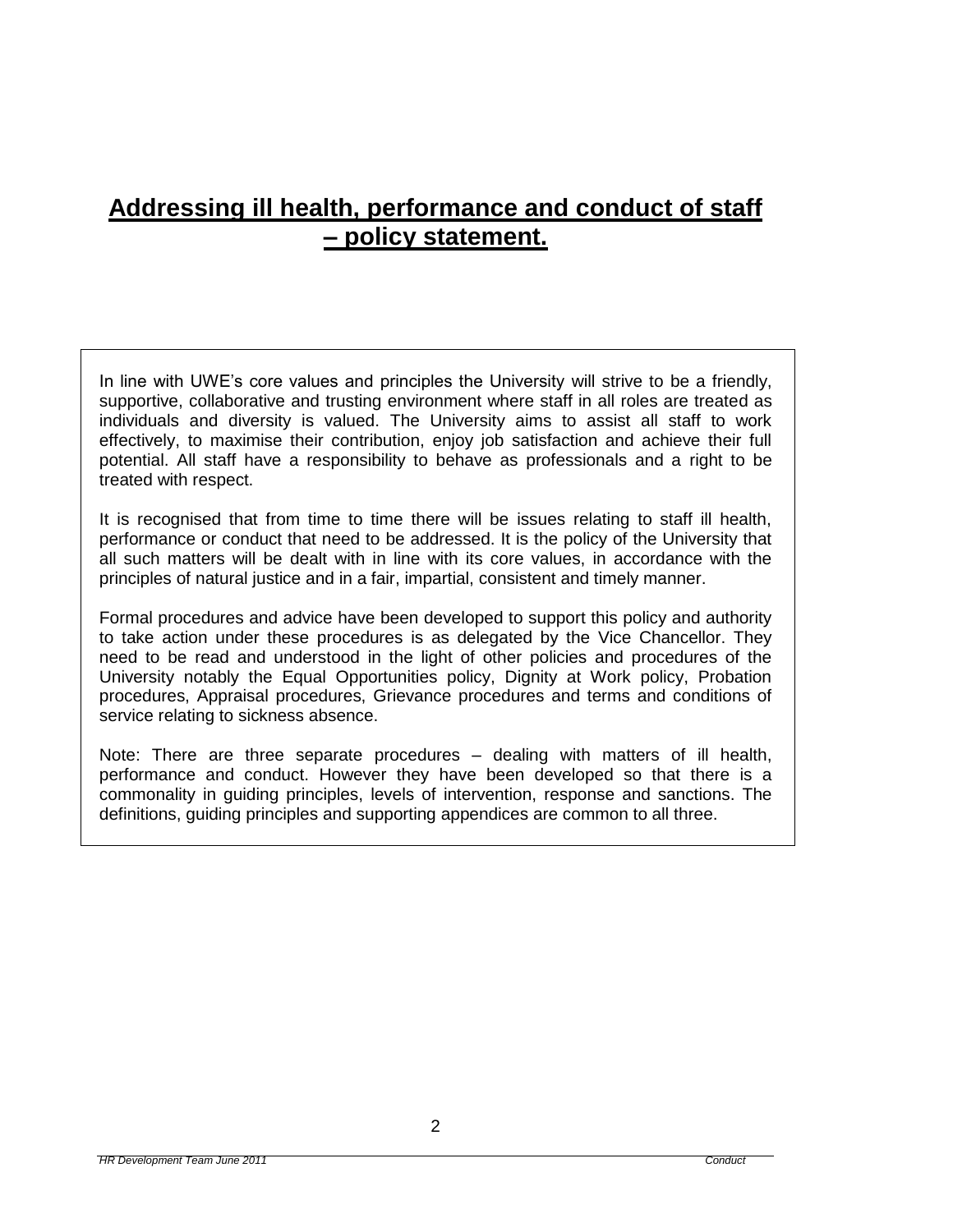## **Procedure for dealing with conduct – contents**

| <b>Contents</b>                                 | Page |
|-------------------------------------------------|------|
| Purpose and scope                               |      |
| Policy statement                                | 2    |
| Definition of terms used                        | 4    |
| Role of Human Resources                         | 5    |
| General principles                              | 6    |
| Procedure for dealing with misconduct           | 9    |
| Informal stage                                  |      |
| Stage 1                                         | 9    |
| Stage 2                                         | 10   |
| Stage 3                                         | 12   |
| Appendix A<br>Investigations                    | 15   |
| Conduct of meetings<br>Appendix B               | 17   |
| Informal meetings                               | 17   |
| Stage 1, 2& 3                                   | 18   |
| General points                                  | 19   |
| Appendix C<br>Appeal hearings                   | 21   |
| Formal Stages 1&2                               | 21   |
| Formal Stage 3 (dismissal)                      | 23   |
| Suspension procedure<br>Appendix D              | 25   |
| Appendix E<br>Summary of procedure (Flow chart) | 26   |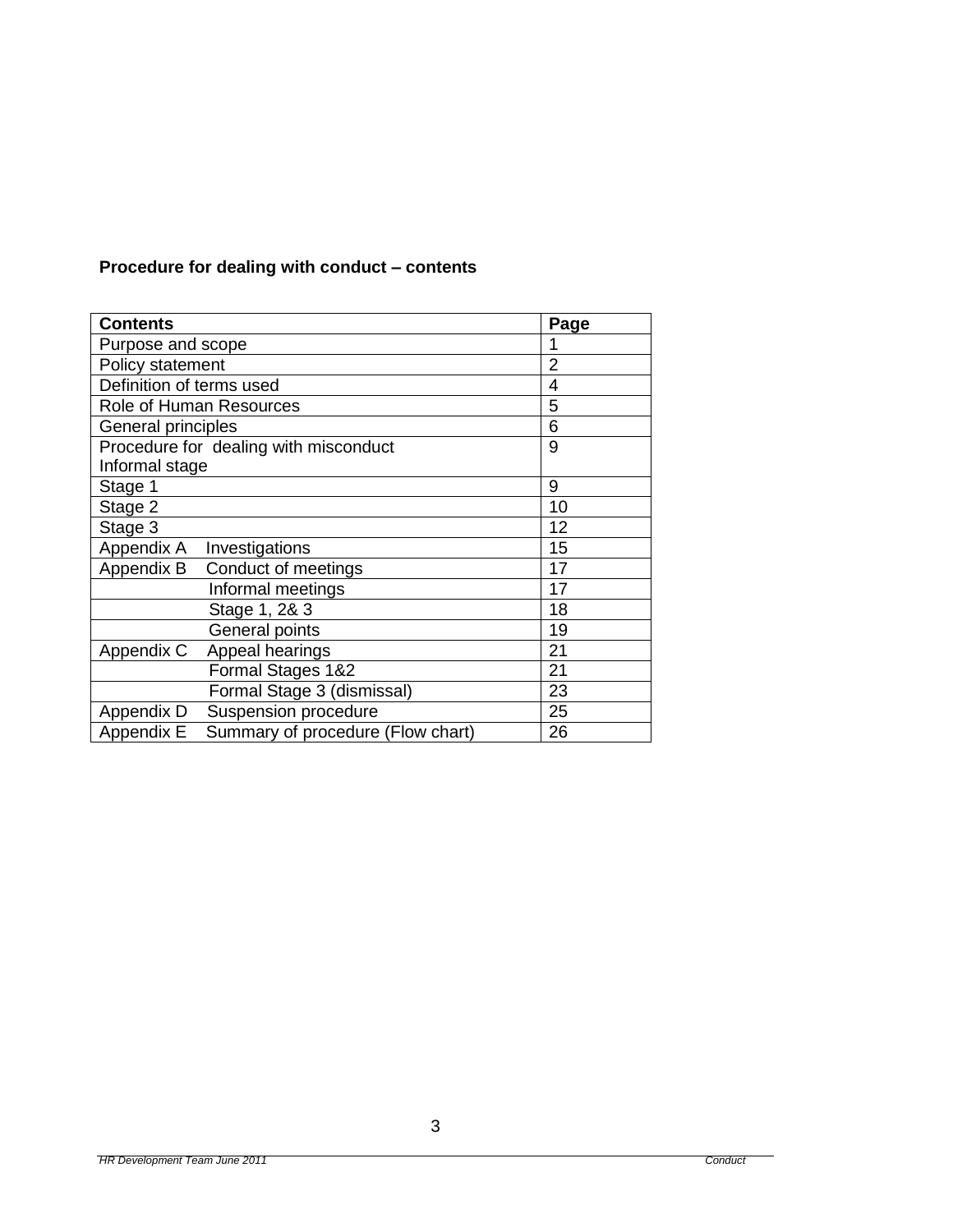**These definitions apply to all three procedures – ill health, performance and conduct – but need to be interpreted in the light of the particular procedure being used.**

### **2. DEFINITION OF TERMS USED**

The following terms are used in the document and it is important that all managers, staff and representatives have a clear understanding of their meaning.

**'Accompanied'** refers to the statutory right an employee has to be accompanied either by a fellow worker or official/representative of a Trade Union during a meeting or appeal hearing held under these procedures.

**'Capability/ ill health'** – where an employee is not capable of meeting the requirements of the role as a result of ill health (usually manifesting itself in long term absences or frequent short term absences from work or attendance at work despite an impairing and underlying medical condition).

'**Colleague'** is a person chosen by the employee to accompany/represent him/her to a meeting or hearing and who is either a fellow worker employed by the University or an employee or official/representative of a Trade Union. The 'colleague' has an important role to play in supporting an employee and may present the employee's case, confer with the employee, be nominated to ask questions and otherwise participate on the employee's behalf. However they can not be nominated to answer questions in substitution for the employee.

**'Conduct'** – refers to matters connected with an employee's inappropriate behaviour, or actions, deliberate wrongful acts or omissions, or other such substantial reason.

**'Competence'** – refers to matters associated with the employee's suitability, capacity, and efficiency to carry out his/her work to a standard acceptable to the University. This will include the employee's sustained ability in terms of meeting specific statutory or professional requirements necessary to undertake their work.

'**Formal meeting'** a meeting held under the terms of these procedures.

**'Line Manager'** is the person to whom a member of staff reports and is directly responsible.

NB. A line manager taking formal action under these procedures should be at a minimum level of grade F, or Head of Department for academic staff. However informal action can be taken by managers below this level as considered appropriate.

**'Panel'** comprises a minimum of two people who will consider the case under these procedures and make a decision regarding the outcome.

**'Poor Performance'** – occurs where an employee for reasons of competence is unable to undertake all of a role or to meet and/or maintain acceptable standards.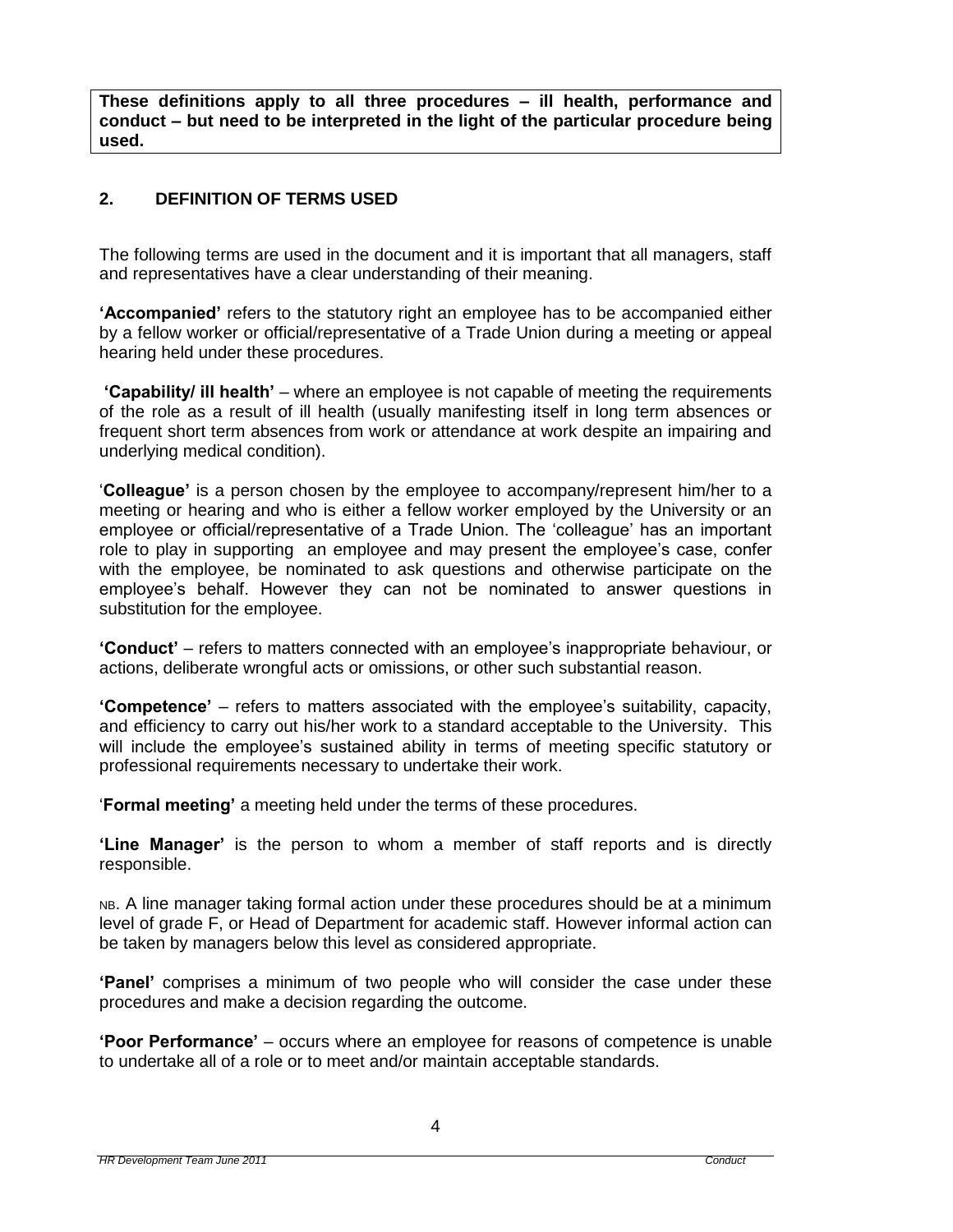**'Representative'** refers to the person accompanying the employee and may more readily be used to describe an official/representative of a Trade Union. It does not however extend the role of colleague described above.

**'Recognised Trade Union'** is a trade union formally recognised by the University for the purposes of collective bargaining (e.g. NATFHE, UNISON & TGWU).

**'Sanction'** refers to a penalty decided by a formal panel set up under these procedures. This may be a written warning, final written warning, dismissal.

**'Senior Manager'** is Head/Deputy Head of Service; Dean/Associate Dean of Faculty; or equivalent.

#### **Role of Human Resources**

Human Resources has a number of roles and responsibilities to undertake in support of these procedures. It is responsible for:

- ensuring the procedures are applied and operated in a consistent manner by  $\bullet$ advising managers on the interpretation and use of the procedures
- ensuring that managers are appropriately briefed and trained
- advising managers during the informal stages of a case  $\bullet$
- issuing communications to employees required to attend formal meetings
- liasing with union representatives on interpretation of the procedures  $\bullet$
- acting as a panel member or presenting the case during its formal stages
- setting up and communicating details of appeals (Stages 1&2)
- ensuring a proper record is maintained of the formal stages of a case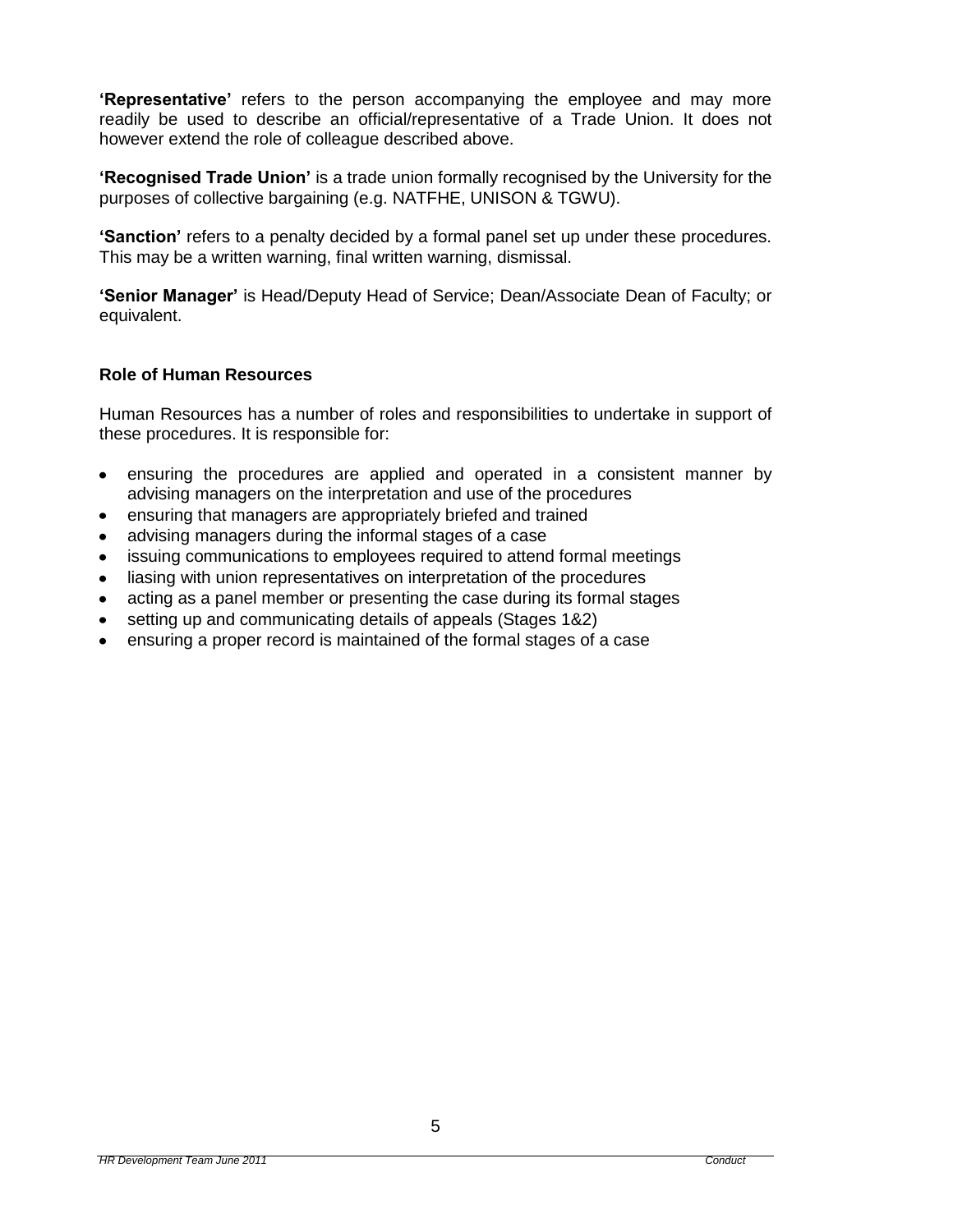#### **3. GENERAL PRINCIPLES**

These are applicable to all three procedures but need to be read and interpreted in the context of the particular procedure in use.

- 3.1 The University will encourage a sensitive and constructive approach to addressing matters dealt with under these procedures and ensure that they are handled as efficiently as possible, within reasonable time periods and that clear outcomes are achieved and communicated at all stages. Concerns about ill health, performance or conduct must be brought to an employee's attention without undue delay by the appropriate line manager. The University will normally offer managers help, support and reasonable appropriate training and development before activating these formal procedures – see also Appendix B for guidance on conducting informal meetings.
- 3.2 It is likely that a line manager will normally seek the opinion of a more senior manager before judging how best to deal with a particular issue. This is normal management communication and in no way compromises the more senior manager or prevents him/her from becoming involved in the issues at a later stage. Line management will seek the advice of Human Resources in all cases likely to involve formal action.
- 3.3 No action will be taken against an employee until an investigation has been carried out. Other than in exceptional or special circumstances, for example; fraud, or where there would be unacceptable personal risk, the employee concerned will be informed at an appropriate time that an investigation is being conducted. The investigation should be conducted within as short a timescale as is practicable, normally not exceeding 20 working days. Guidelines for conducting the investigation are set out in Appendix A.
- 3.4 Where a formal meeting is held under these procedures it will involve a panel of at least two managers, one of whom will be a member of Human Resources.
- 3.5 The procedures would normally be initiated at Stage 1 but may be initiated at Stage 2 or Stage 3 if the employee's alleged conduct, performance, or ill health warrants such action. The performance management procedure would be entered at stage 2 where an individual is failing to perform effectively within the reasonable expectations of the role and the consequences of such under performance are so serious that implementation of a lower level sanction would be inappropriate. Examples of this could include actions which result in significant financial loss; have a significant impact on the reputation of the University; or which have a significant adverse managerial impact on the staff group. Where such action is appropriate the University will discuss this with the Trade Union representative or colleague as appropriate.
- 3.5.1 In some circumstances it may be appropriate to move to the next stage well within the currency of a warning.
- 3.5.2 No employee will be dismissed on the first occasion except in the case of gross incompetence or misconduct, where the incompetence/misconduct is deemed so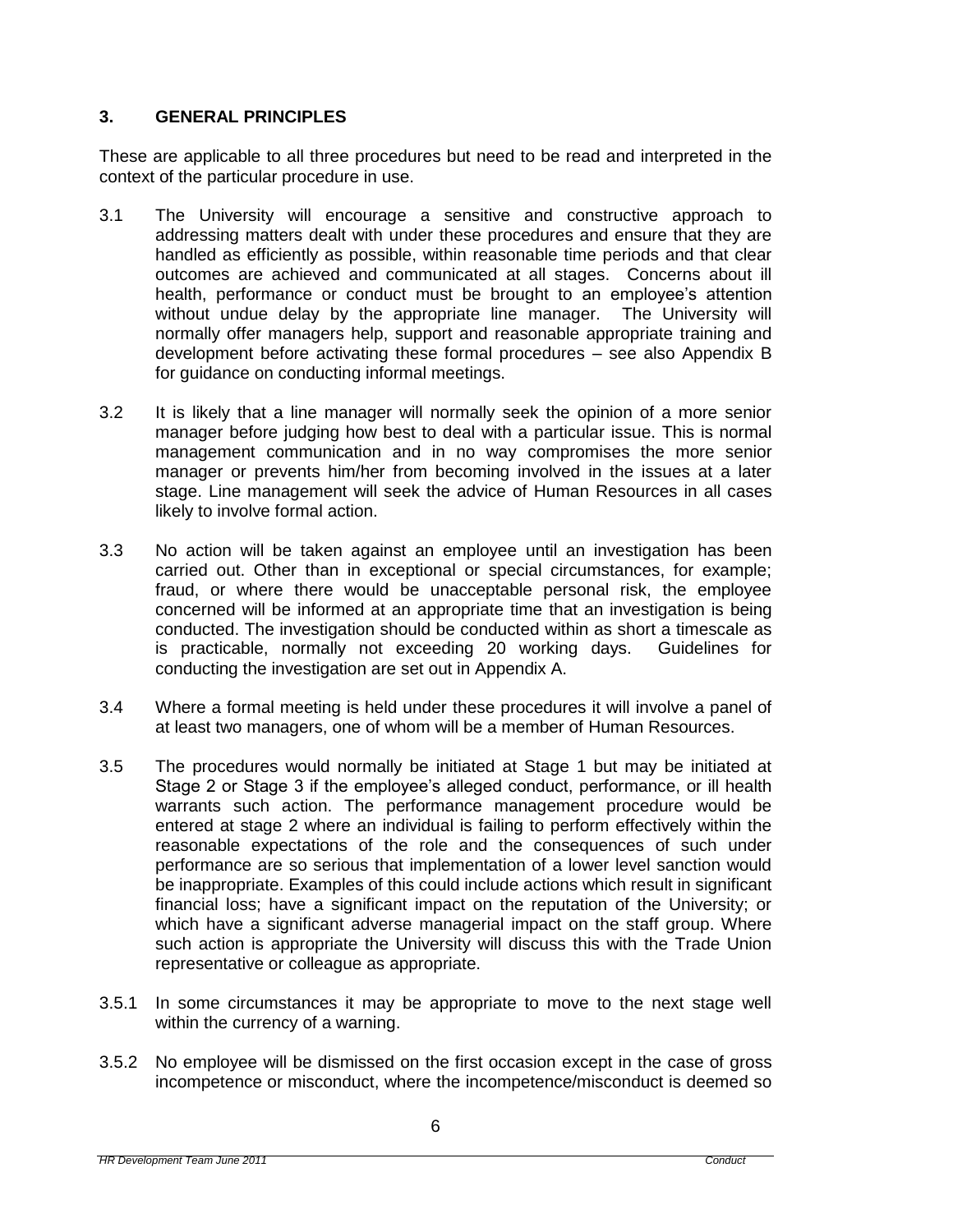serious that it could justify dismissal without notice or payment in lieu of notice or has otherwise caused a substantial breakdown in trust and confidence.

- 3.6 An employee will have the right of appeal against any formal sanction imposed. The person(s) hearing the appeal will not have acted as a panel member in respect of any earlier decision in the case and will follow the procedures set out in Appendix C.
- 3.7 Where evidence of a combination of misconduct/ poor performance/ ill health is raised at the same time, this will normally be subject to one investigation. Where appropriate, one formal meeting will be arranged with all issues being addressed in that one forum, but with any sanctions being appropriate to the issues.
- 3.8 Ill health, poor performance and misconduct are all covered in separate procedures. It is possible however that a situation being dealt with under one element evolves into one that should be dealt with under another, for example a case of poor performance becomes one capability due to ill health. In such situations Human Resources will advise on the most sensitive approach and it may be appropriate in such a case to implement the provisions of the ill health rather than performance procedure.
- 3.9 Where an employee presents a grievance relating to the case then the University's response will depend on the stage in the procedure that has been reached;

a) Where a grievance is raised during a disciplinary process then, if the matters are unrelated, consideration should be give to temporarily suspending the disciplinary process in order to deal with the grievance until completion of stage two of the grievance.

b) Where a disciplinary matter is raised during a grievance process then, if the matters are unrelated, the disciplinary process would normally be suspended until the completion of stage two of the grievance. Where the disciplinary matter is deemed serious it will be appropriate to deal with both issues concurrently. Consideration should also be given to appointing different managers to deal with each process.

c) Where the grievance and disciplinary cases are related, then the cases would normally be dealt with concurrently. Consideration should also be given to appointing different managers to deal with each process.

d) If the grievance fails and is judged to be vexacious this may be a separate allegation which can be taken into account in a subsequent or current conduct procedure.

e) In all cases both parties will seek to ensure that the grievance process is concluded within appropriate timescales.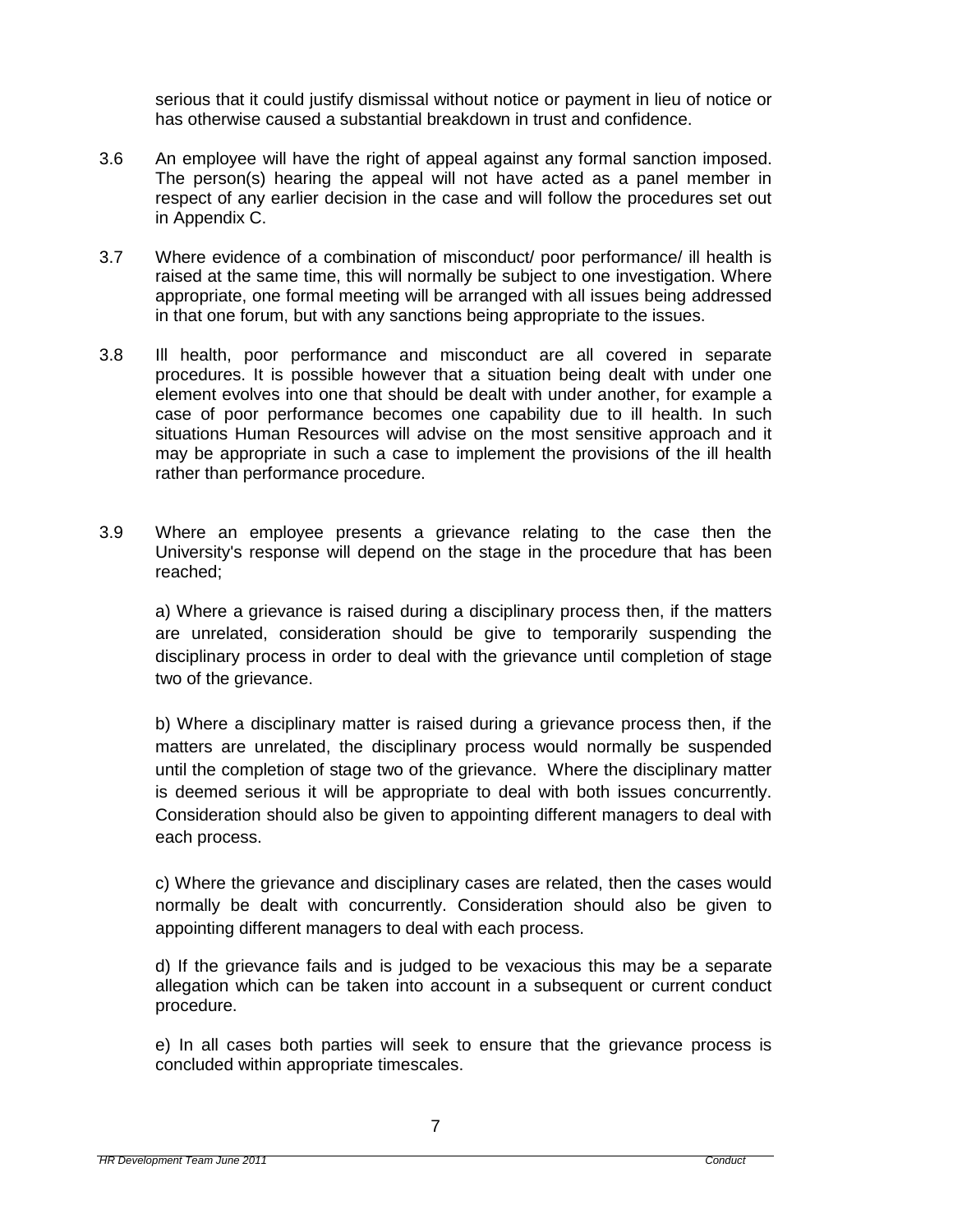- 3.10 No formal action under these procedures will be taken against any employee who is an accredited Recognised Trade Union representative until the circumstances have been discussed with a full-time official of the Recognised Trade Union concerned.
- 3.11 The line manager, senior manager, the member of Human Resources sitting as a Panel member and other Panel members will as far as is possible have received briefing and/or training in the operation of these procedures.
- 3.12 All matters relating to the application of these procedures will normally be confidential to the parties concerned and their managers until the final decision (including any appeal) is taken. Normally thereafter no information other than the decision may, unless the parties agree otherwise, be made known to any party or persons other than the employee, the employees representative, the Vice Chancellor, representatives of Human Resources and any person with line management or similar responsibility for the employee unless there are legal, professional or health and safety obligations.
- 3.13 Warnings given to an employee shall be placed on the University's personal file of the employee kept in the Human Resources department. The warning shall be disregarded after a specified period of time has elapsed without further incident taking place; these are as detailed - where appropriate - under each of the following specific sections in these Procedures. In exceptional circumstances, the times specified may be subject to variation – any such variation being notified to the individual at the time the warning is issued.
- 3.14 It is important that the personal file is a factually correct record of employment. Although background papers will be removed from the file a copy of the 'spent' warning will be kept in a sealed envelope within the file in order that the University may, for example, respond to claims against it or comply with requests for information from professional bodies or the police. This envelope will be accessible only to the Director of Human Resources or his/her deputy.
- 3.15 Where they are not directly involved, the Dean/Associate Dean/Head of Service/Deputy Head of Service should be kept informed of informal and formal action being taken.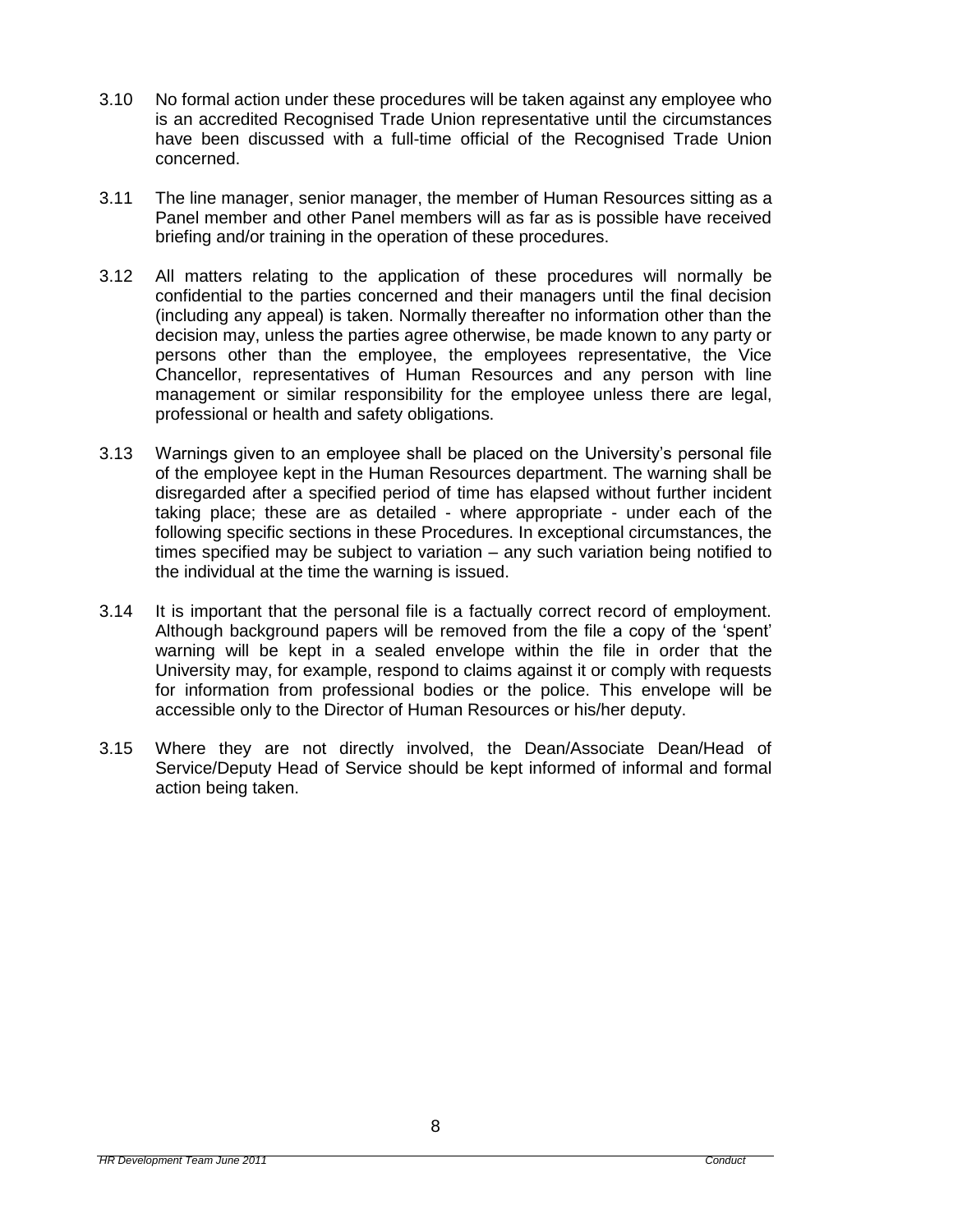### **4. CONDUCT**

- 4.1 Handling issues that fall within these procedures is both complex and time consuming. Advice is always available from Human Resources and no formal action can be taken without the involvement of a member of Human Resources. Before beginning a particular process you may find it helpful to gain an overview of the various steps and issues to take account of via the flow chart in Appendix E.
- 4.2 Formal action under these procedures should not be viewed primarily as a means of imposing sanctions, rather they should be seen as a way of encouraging improvement amongst employees whose conduct or previous standard of work is unsatisfactory. A sanction may however be an outcome of a disciplinary procedure.

The following list indicates when formal disciplinary action may be considered appropriate. This list is not intended to be exhaustive.

- (a) absence without leave
- (b) failure on a regular basis to be available for work on time
- (c) non declaration of personal relationships which are significant in the work situation
- (d) misuse of University's property or facilities
- (e) breaches of confidentiality
- (f) failure to obey reasonable instructions
- (g) breach of normal standards of acceptable behaviour which risks bringing the University into disrepute

(for examples of gross misconduct see paragraph 4.7.1)

#### **4.4 INFORMAL ACTION**

4.4.1 Where it is considered that an employee's conduct does not meet standards acceptable to the University, this must be brought to an employee's attention without undue delay by the appropriate line manager. Where appropriate there will be an attempt by both parties to resolve the issue by informal processes before resorting to the formal procedures. In such cases the employee will be reminded of the standards expected, offered help and such other forms of support and any reasonable training as may be appropriate. Further information is given in Appendix Bi.

#### **4.5 FORMAL STAGE 1**

4.5.1 The line manager should keep the senior manager informed of any issues that might warrant action under the formal procedures and consult with both the senior manager and Human Resources before taking any action. Following an investigation (see Appendix A), where it is alleged that a person's conduct does not meet acceptable standards, the manager will consult with Human Resources to determine whether to proceed with formal disciplinary action. If formal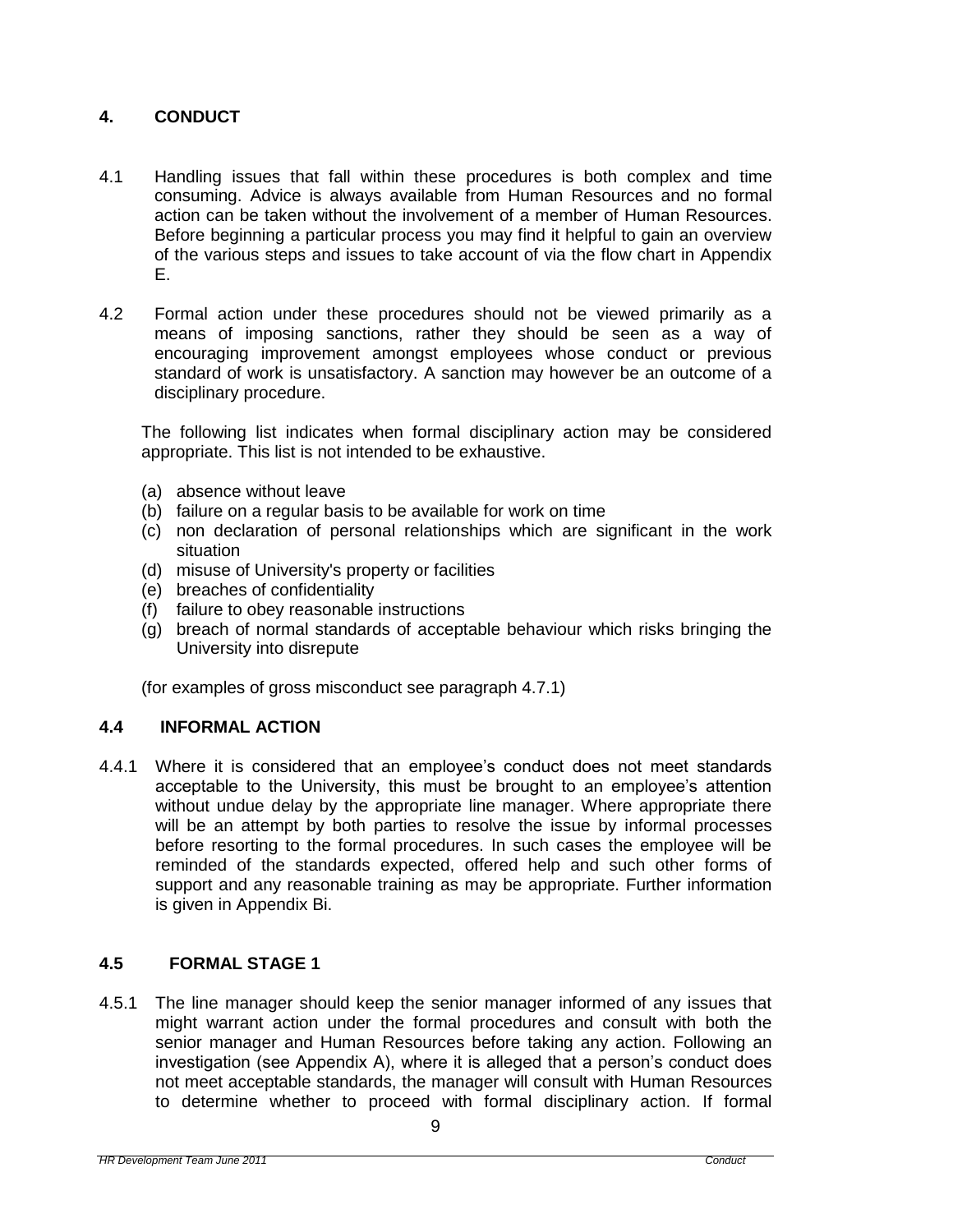disciplinary action is considered appropriate the employee will be given five working days' notice in writing of the meeting. The employee shall be given the details of the complaint in writing, be informed that Stage 1 of this procedure is being invoked and be advised that he/she can be accompanied and represented by a colleague. Exceptionally if the nature of the alleged misconduct is sufficiently serious the procedure may be invoked at Stage 2 or 3.

- 4.5.2 Any written evidence to be submitted by the employee in response to the complaint must be received by the Director of Human Resources, or nominee at least 24 hours in advance of the meeting so that all parties can consider it. The names of any witnesses to be called by the employee should be submitted to the Director of Human Resources (or nominee) at least 24 hours in advance of the meeting.
- 4.5.3 The meeting will be led by the line manager accompanied by a member of Human Resources and will follow the format outlined at Appendix Bii. Depending on the circumstances of the case it may be appropriate to involve another line manager in the meeting. At the meeting, the employee will be given the opportunity to respond to the allegations.
- 4.5.4 The line manager, in consultation with the Human Resources representative may then decide:
	- (a) to take **NO FURTHER ACTION**, in which case s/he will confirm this in writing to the employee
	- (b) in the light of the issues discussed to require a **PERIOD OF MONITORING**
	- *(c)* to give a **FIRST FORMAL WARNING** normal duration 12 months*.*
- 4.5.5 The employee will be advised in writing of the reason for the warning, that it is the first stage of the procedure, of what changes in conduct are required, including where appropriate establishment of targets and/or standards together with the timescale within which an improvement is expected. Where appropriate he/she will also be advised of any support that will be provided and of any monitoring or review meetings that are to be set up. The review period must be reasonable in relation to the issue and could be up to 12 months. Within that time there will be regular review meetings and at any point during that review period the issue can be moved to the next stage in the procedure. The employee will be advised that if their conduct remains below the required standard further action will be taken under stage 2 of the procedure. He/she will be warned of the possible consequences if there is failure to improve or if there is a further incident warranting disciplinary action. The employee will be advised of the right of appeal – see Appendix Ci.
- 4.5.6 Following the issue of a first formal warning, if there is a need to invoke Stage 2 of the process as a consequence of a failure to achieve required standards this must normally be initiated within the duration of the previous warning.

#### *HR Development Team June 2011 Conduct*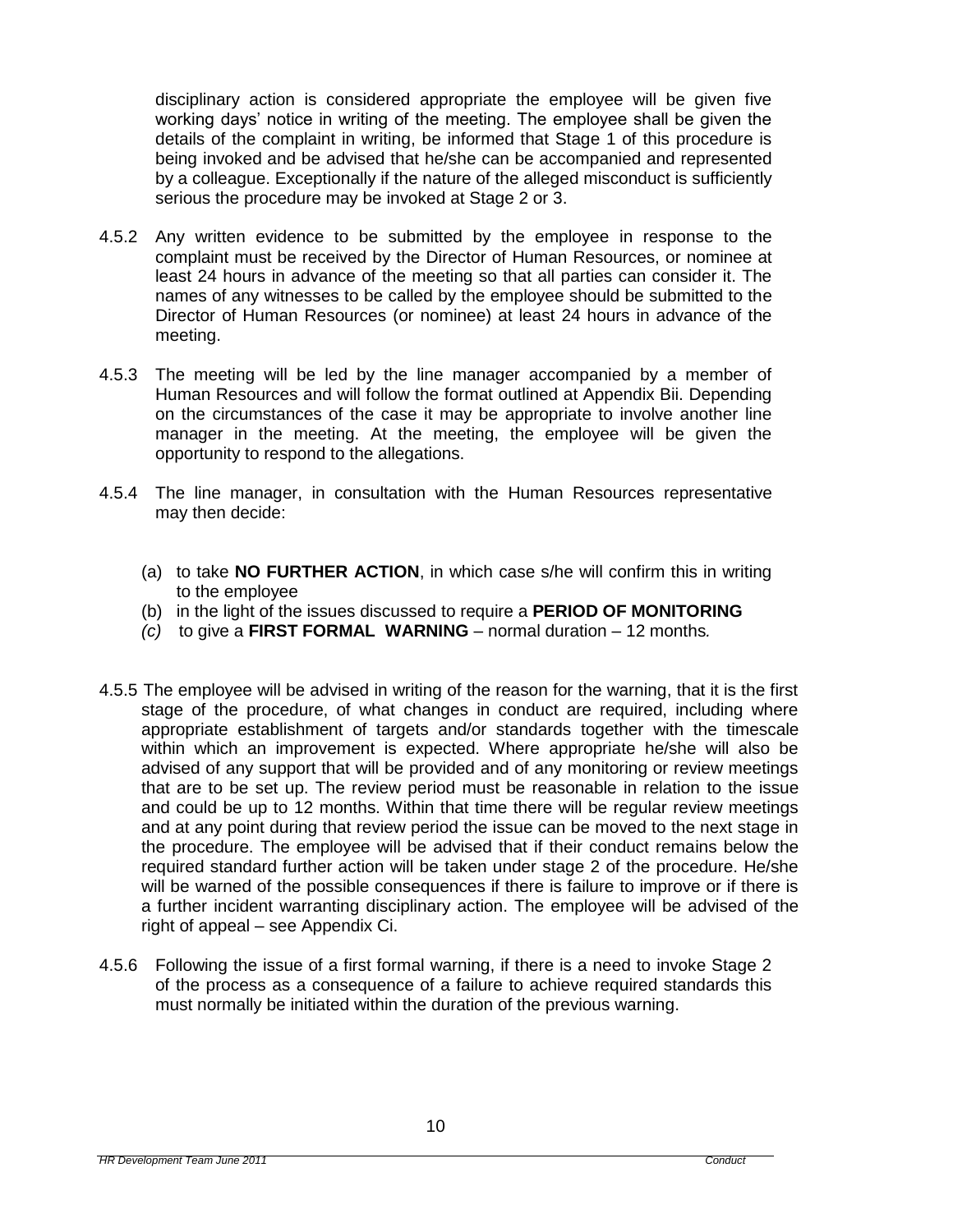#### **4.6 FORMAL STAGE 2**

- 4.6.1 In the case of serious misconduct or a further failure in conduct after the issuing of the first warning, or at the end of the review period (which may well be shorter than the duration of the warning), the line manager will conduct an investigation (following the guidance notes set out in Appendix A) and report the circumstances to the senior manager.
- 4.6.2 Where, in consultation with Human Resources, a decision is made to proceed with formal action, the employee will be given five working days notice in writing of the meeting.
- 4.6.3 The employee shall be given the details of the complaint in writing, informed that Stage 2 of this procedure is being invoked and be advised that he/she can be accompanied and represented by a colleague. The employee shall have access 5 days in advance to any documents that are to be produced at the meeting. Any written evidence to be submitted by the employee in response to the complaint must be received by the Director of Human Resources (or nominee) at least 24 hours in advance of the meeting so that all parties can consider it. The names of any witnesses to be called by the employee should be submitted to the Director of Human Resources (or nominee) at least 24 hours in advance of the meeting.
- 4.6.4 The case will be heard by the senior manager accompanied by a member of Human Resources following the format outlined at Appendix B. At the meeting, the employee will be given the opportunity to respond to the allegations made.
- 4.6.5 The senior manager in consultation with the Personnel representative will then decide:
	- (a) to take **NO FURTHER ACTION**, in which case s/he will confirm this in writing to the employee;
	- (b) in the light of the issues discussed to require **A FURTHER PERIOD OF MONITORING**
	- (c) to issue a warning equivalent to a **FIRST FORMAL WARNING -** normal duration – 12 months; (this may occur if the matter was sufficiently serious to be referred directly to Stage 2 but having weighed the evidence and any mitigating factors the judgement is that the matter does not warrant a final formal warning.)
	- (d) to issue a **FINAL FORMAL WARNING** normal duration 24 months.
- 4.6.6 In particular circumstances, such as offences relating to behaviour towards others or serious financial irregularities, a written warning may remain on file for the remainder of a person's employment with the University. The employee may apply for this decision to be reviewed after 24 months has expired. Any such application will be considered but the original sanction will remain if it is deemed appropriate.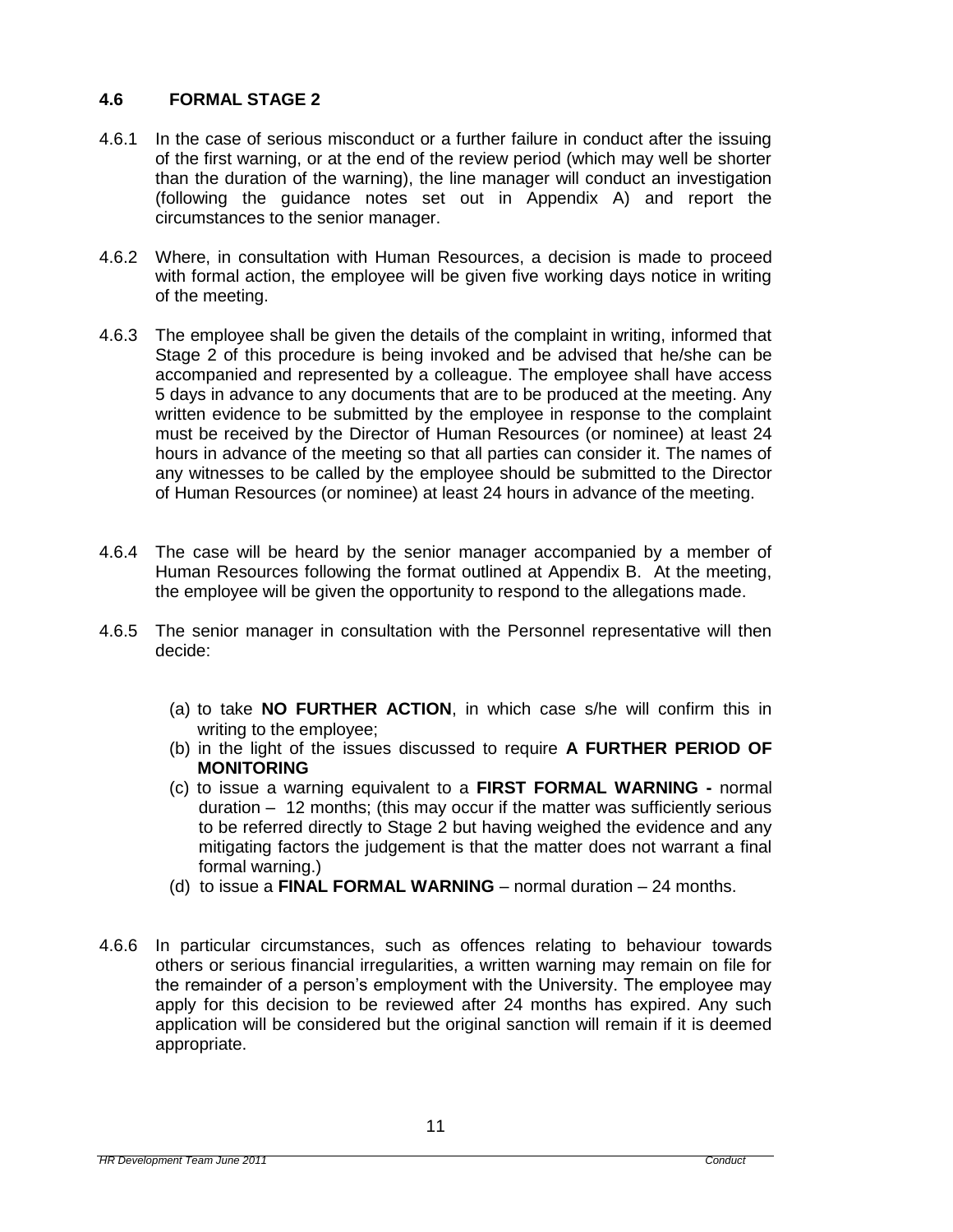- 4.6.7 The employee will be advised in writing of the reason for the warning, that it is the second stage of the procedure, of what changes are required, including where appropriate establishment of targets and/or standards together with the timescale within which an improvement is expected. Where appropriate he/she will also be advised of any support that will be provided and of any monitoring or review meetings that are to be set up. The review period must be reasonable in relation to the issue and could be up to 24 months. Within that time there will be regular review meetings and at any point during that review period the issue can be moved to the next stage in the procedure. The employee will be advised that if their conduct remains below the required standard further action will be taken under stage 3 of the procedure. He/she will be warned of the possible consequences if there is failure to improve or if there is a further incident warranting formal action. The employee will be advised of the right of appeal – see Appendix Ci.
- 4.6.8. Following the issue of a final written warning, if there is a need to invoke Stage 3 of the process as a consequence of a failure to achieve required standards this must normally be initiated within the duration of the previous warning.

#### **4.7 FORMAL STAGE 3**

4.7.1 In the case of gross misconduct\*, repetition of a serious offence, or of further complaint after a final written warning, the disciplinary action taken may be dismissal.

\*Acts which constitute gross misconduct are those constituting a serious breach of contractual terms. The following is an indicative list of what might constitute gross misconduct.

- (a) theft, fraud, bribery, corruption or deliberate falsification of records
- (b) physical violence
- (c) serious bullying or sexual, racial and any other forms of harassment
- (d) deliberate damage to property
- (e) serious insubordination
- (f) misuse of the university's property or name
- (g) behaviour which risked bringing the university into serious disrepute i.e. exposing the University to major reputational risk or major financial damage
- (h) serious incapability whilst on duty brought on by alcohol or illegal drugs or substance abuse
- (i) serious negligence which causes or might cause unacceptable loss, damage or injury
- (j) serious infringement of health and safety rules
- (k) serious breach of confidence (subject to the Public Interest (Disclosure) Act 1998)
- (l) the creation, display, production, circulation or transmission in any form or medium of inappropriate material, such as pornographic or other offensive material from the internet (except where this is for genuine academic study in which case appropriate authority should be sought and ethical guidelines adhered to)
- (m) Personal relationships which have not been declared and which undermine the integrity of assessment or other significant processes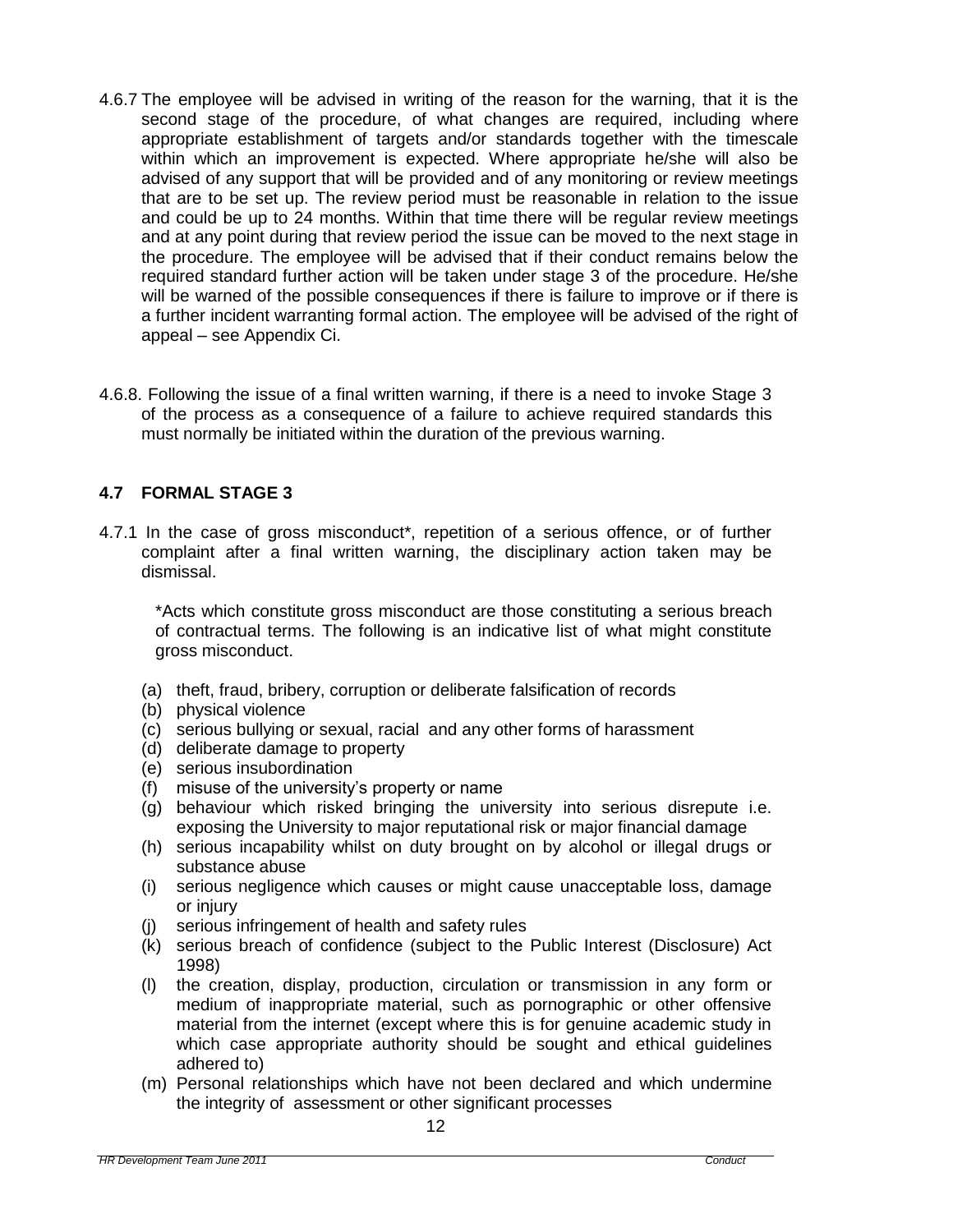NB This list is not intended to be exhaustive.

- 4.7.2 When a serious allegation or complaint is brought to his/her attention, the senior manager will report the case to the Director of Human Resources for a decision on whether the employee should be suspended (see Appendix D).
- 4.7.3 The senior manager (or nominee) will conduct an investigation (following the guidance notes set out in Appendix A) and report the circumstances to the Vice-Chancellor (or nominee).
- 4.7.4 Where a decision is made to proceed, the employee will normally be given five working days notice in writing of the meeting. He/she shall be notified of the details of the complaint in writing, informed that Stage 3 of this procedure is being invoked, that there is a possibility of dismissal and be advised that he/she can be accompanied and represented by a colleague. The employee shall have access in advance to any documents which are to be produced at the meeting. Any written evidence to be submitted by the employee in response to the complaint must be received at least 24 hours in advance of the meeting so that all parties can consider it. The names of any witnesses to be called by the employee should be submitted to the Director of Human Resources (or nominee) at least 24 hours in advance of the meeting
- 4.7.5 The Vice-Chancellor (or nominee) will chair the meeting, which will include the Director of Human Resources (or nominee) and should follow the format outlined at Appendix Bii.
- 4. 7.6 The panel will then decide:
	- (a) there is **NO CASE TO ANSWER**;
	- (b) to take **NO FURTHER ACTION**, in which case the chair of the panel will confirm this to that effect in writing to the employee;
	- (c) to issue a **FIRST FORMAL WARNING\* -** normal duration 12 months ;
	- (d) to issue a **FINAL FORMAL WARNING\* –** normal duration 24 months;

(e) to issue a **FINAL FORMAL WARNING\*** which, because of the nature of the offence, will remain on a person's file for the remainder of their employment although the employee may apply for this aspect of the warning to be reviewed after 24 months;

(f) to **DISMISS**. This may be with or without notice depending upon whether an allegation of gross misconduct is confirmed.

Alternative action to dismissal, which may include demotion or re-deployment (with no automatic protection of previous salary) within the University, suspension without pay, loss of seniority or other action, may be considered by the chair of the panel at his/her absolute discretion.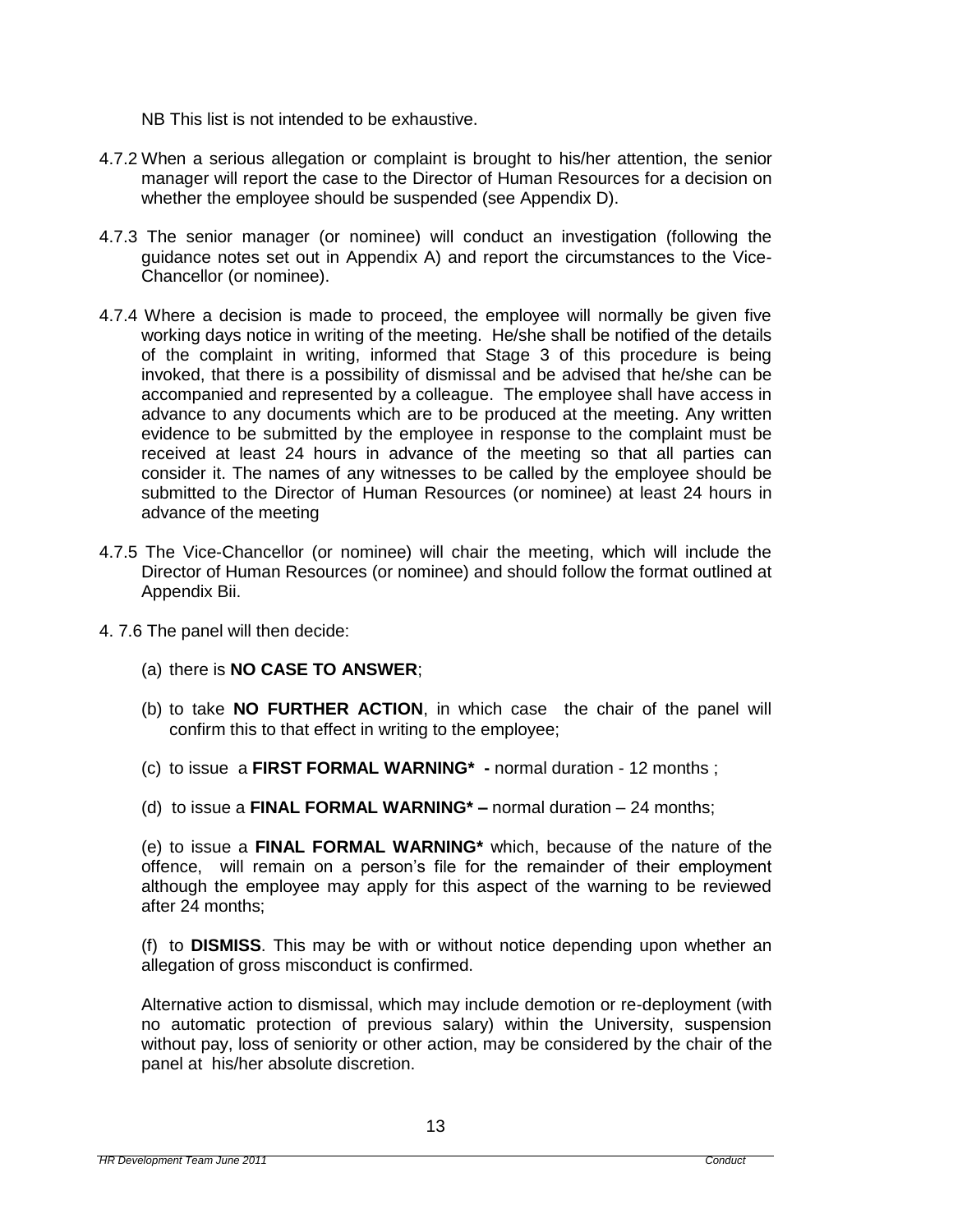- \* this may occur if the matter was sufficiently serious to be referred directly to Stage 3 but having weighed the evidence and any mitigating factors the judgement is that the matter does not warrant dismissal.
- 4.7.7 The employee will be advised of the right of appeal see Appendix Ci.

#### **5. Criminal Charges or Convictions Outside Employment**

- 5.1 These should not be treated as automatic reasons for dismissal. The main consideration should be whether the offence is one that makes employees unsuitable for their type of work. In all cases the University, having considered the facts, will need to consider whether the conduct is sufficiently serious to warrant instituting the disciplinary procedure. For instance, employees should not be dismissed solely because a charge against them is pending or because they are absent as a result of being remanded in custody. In the latter case the employee would normally be suspended from work on full pay.
- 5.2 Where the subject of a criminal charge also and independently constitutes a breach of the University's regulations the University reserves the right to pursue formal action under these procedures notwithstanding the fact that a prosecution may not have been concluded.
- 5.3 The appropriate response would normally be determined following consultation between the Director of Human Resources (or nominee) and the Vice Chancellor (or nominee).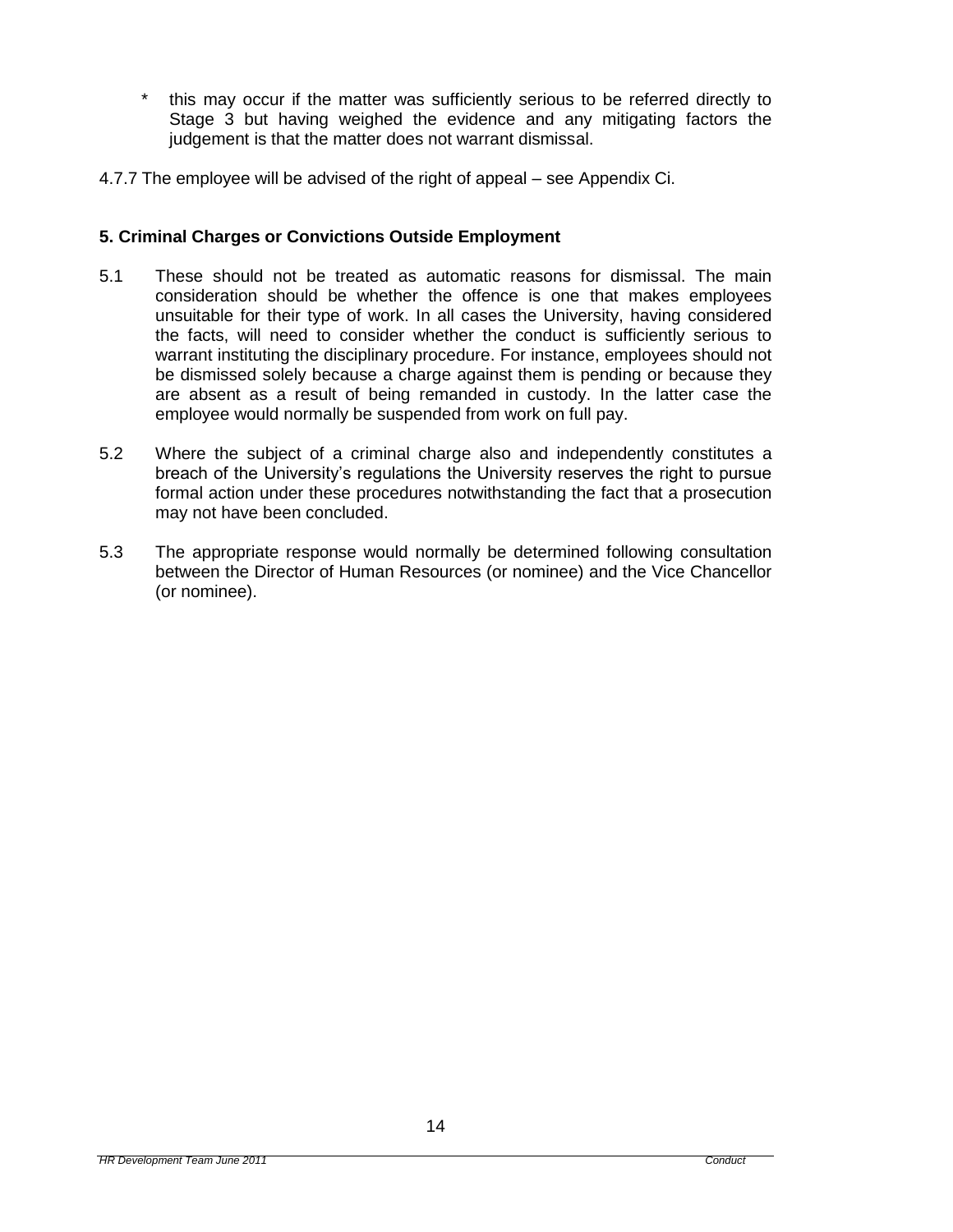**These appendices apply to all three procedures – ill health, performance and conduct – but need to be interpreted in the light of the particular procedure being used.**

APPENDIX A

### **GUIDANCE NOTES ON INVESTIGATION PROCEDURE**

#### **1. The Purpose of the Investigation**

- 1.1 An important element for the fair and expeditious handling of matters of concern, complaints and allegations is an adequate investigation. This does not necessarily mean exploring every avenue, but it does mean:
	- (a) enquiring into the circumstances surrounding the suspected or alleged issue;
	- (b) informing the employee that an investigation is being conducted and giving the employee a chance to offer an explanation (only in exceptional circumstances would the employee not be informed);
	- (c) taking a balanced view of the information that emerges;
	- (d) reaching a decision whether or not there are sufficient grounds for proceeding and, if so, deciding whether the issue should be dealt with informally or under formal procedures.

**Note**: In cases concerning allegations of serious or gross misconduct, where suspension of the employee on full pay pending further investigation is considered appropriate, there may be no preliminary interview. In such cases, the suspension procedure will be followed (see Appendix E).

#### **2. Who should conduct the investigation?**

2.1 The relevant line/senior manager or other appropriate nominee, the 'Investigating Officer' will normally investigate the allegations) although there may be particular circumstances where it could be more appropriate for a member of Human Resources to fulfil this role. The 'Investigating Officer' should aim to begin the investigation normally within 2 working days and to complete it in as short a period as possible, normally not exceeding 20 working days. The 'Investigating Officer' may be supported by a member of Human Resources. The investigation will be confidential.

#### **3. The Procedure**

- 3.1 The Investigating Officer will inform the employee at an appropriate time that an investigation is being carried out. He/she will be advised of the nature of the allegation(s), including any written complaints that have been made.
- 3.2 The employee should be advised that s/he may be interviewed as part of the investigation and that it may be necessary to have more than one meeting. The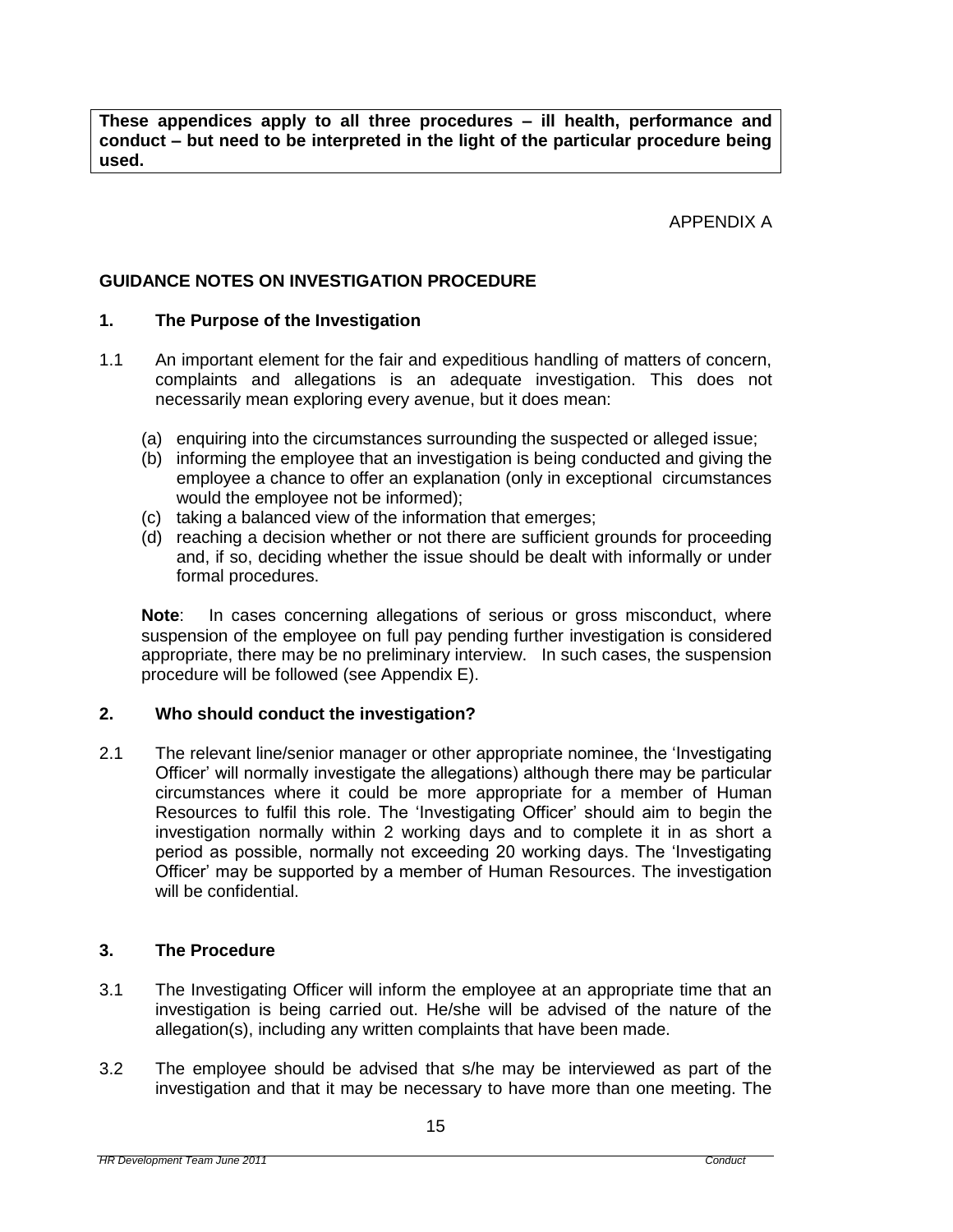employee should be given the opportunity to be accompanied by a colleague at any meeting.

- 3.3 It is normally helpful for any witnesses or other persons believed to have significant information about the allegations, or pertinent knowledge about relevant procedures, etc to be interviewed as soon as possible before memory fades. Written statements, or countersigned notes, should be obtained from witnesses at the earliest opportunity and it should be made clear to them the use to which the statements could be put and the fact that witnesses may be required to attend a subsequent meeting and be cross examined on their evidence.
- 3.4 On completion of the investigation, the Investigating Officer in consultation with a member of Human Resources, should analyse the facts and evidence and consider whether formal action under the procedure is appropriate. If stage 2 or stage 3 of the formal procedure is being initiated the Investigating Officer should prepare a report which should include relevant documents/procedures/witness statements etc. This should be passed to the senior manager (in the case of stage 2) or Vice Chancellor or nominee (in the case of stage 3) who will consult the Director of Human Resources or nominee (for stage 2) or the Vice Chancellor or nominee (for stage 3) about appropriate action.
- 3.5 Human Resources will advise on consistency of practice across the University and the validity of the approach being proposed.
- 3.6 It is important not to delay unreasonably the investigation process and it should be conducted within as short a period as practicable, normally not exceeding 20 working days. Once the relevant facts have been established it should be possible to inform the employee whether management intends to take the matter to a formal stage.
- 3.7 The appropriate Dean/Associate Dean/Head of Service/Deputy Head will be kept informed of the case (where he/she is not the Investigating Officer).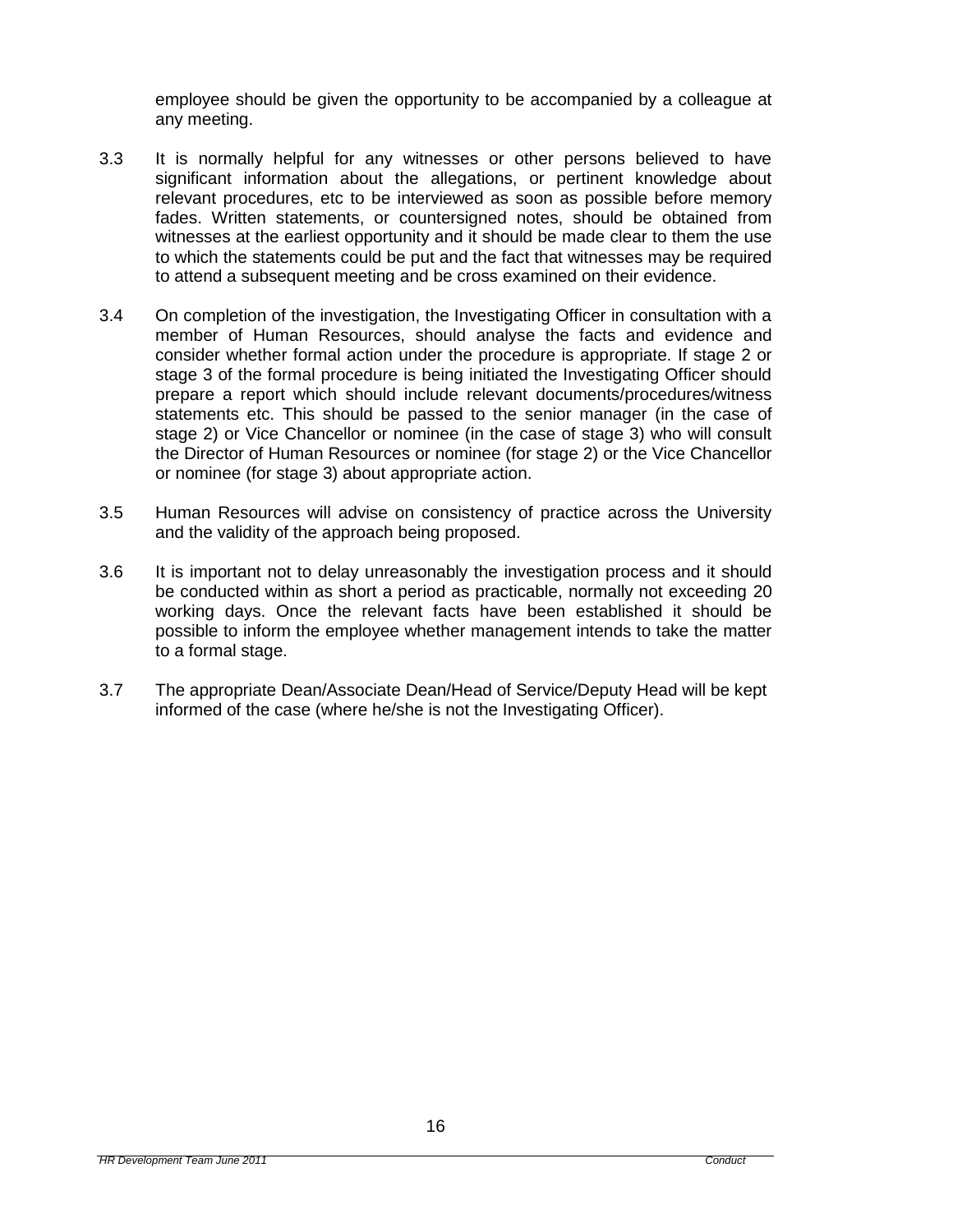#### **CONDUCT OF MEETINGS**

#### **1. INFORMAL MEETINGS**

- 1.1 As informal meetings are not held under the formal procedure and their purpose will vary it is not appropriate to adhere to a specific format for the meetings. In fact bringing unnecessary formality to the meeting may well hinder progress. The following is however a guide to holding informal meetings which managers may wish to follow when they are considering such action.
- 1.2 The manager should contact the employee to arrange the date and time of the meeting. He/she should be advised of the purpose of the meeting. Given the possible anxiety associated with such a meeting, the manager should consider whether it would be useful to provide any written information prior to the meeting which will help the employee prepare. There should not be any unnecessary delay between the announcement of a meeting and when the meeting takes place. Where the individual requests that s/he be accompanied at an informal meeting then this request will be agreed. The manager may also request that a member of Human Resources is present.
- 1.3 At the start of the meeting the manager should confirm its purpose and agree a structure ensuring that the employee has an opportunity to raise any issues that are of concern to them. If it becomes clear that the employee wishes to be accompanied then this should be discussed and the meeting adjourned as necessary.
- 1.4 The manager will explain the standard required, outline in what respect the employee is failing to achieve this, explore the possible explanations for this and agree a plan of action, and any further support and/or training and development that is required. The manager should also indicate the timescale within which an improvement should be achieved.
- 1.5 It may be appropriate at the end of the meeting for the manager to advise that the formal procedure may be invoked if insufficient progress is made. In some circumstances it may be appropriate to issue an oral warning. Any such warning is outside the formal procedure, however reference may be made to it if formal action is necessitated within 12 months.
- 1.6 A summary of the meeting and its outcomes should be confirmed in writing. A copy should be given to the employee and a copy should be retained by the manager.
- 1.7 Arrangements should be made for a further meeting to consider the actions agreed and the progress made.
- 1.8 The senior manager should normally be kept informed of the action being taken.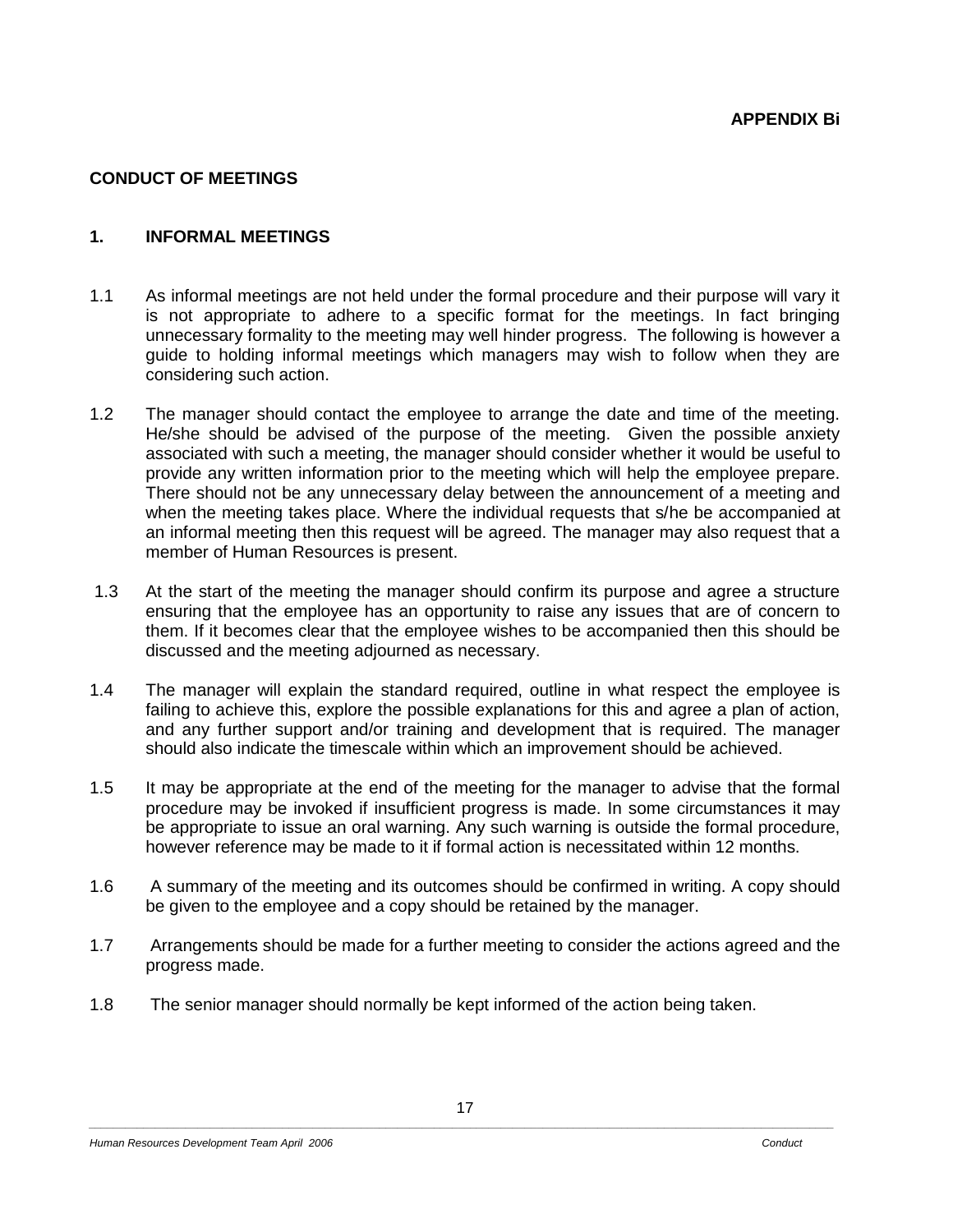### **2. OUTLINE FORMAT FOR FORMAL MEETINGS (STAGES 1,2,3)**

In the majority of cases (except where otherwise stated in this document) the formal procedure will be preceded by informal meetings between the manager and employee. In most cases informal meetings will achieve the necessary improvement and invoking the formal process will not be necessary.

#### **FORMAL STAGE 1**

- 1.1 The case will normally be heard by the line manager, accompanied by a member of Human Resources. A summary of the case will be explained to the employee by the line manager. This will include the nature of the complaint and the outcome of the investigation. The panel may question the employee or seek further clarification.
- 1.2 The employee/colleague will have an opportunity to put his/her case.
- 1.3 Where appropriate, witnesses will be called by the panel or the employee and can be questioned by the panel and the employee/colleague.
- 1.4 Both sides will have the opportunity to summarise their points if they so wish, the employee's statement being the last.
- 1.5 When the discussion has been concluded the panel will adjourn to make its decision. Where possible the decision will be communicated to the employee by the chair of the panel shortly after the meeting. Otherwise he/she will communicate the decision in writing as soon as practically possible afterwards. In all cases the outcome will communicated in writing to the employee after the meeting normally within five working days.

#### **FORMAL STAGE 2/3**

2.1 Formal stage 2 - the panel will comprise a minimum representation of the senior manager and the Director of Human Resources (or nominee).

Formal stage  $3$  – the panel will comprise a minimum representation of the Vice Chancellor (or nominee) and the Director of Human Resources (or nominee).

- 2.2 The chair of the panel will outline the status of the meeting, his/her role and that of the other panel members. He/she will explain the role of the Presenting Officer (see 2.3 below). He/she will also explain the process, introduce all parties present and check that all parties have had the documents to which reference will be made by either side.
- 2.3 The Presenting Officer will present the case i.e. the nature of the complaint, the investigation and the findings. He/she will call any witness(es) one at a time, as appropriate. The panel, employee and his/her colleague will have the opportunity to ask questions of the witness(es).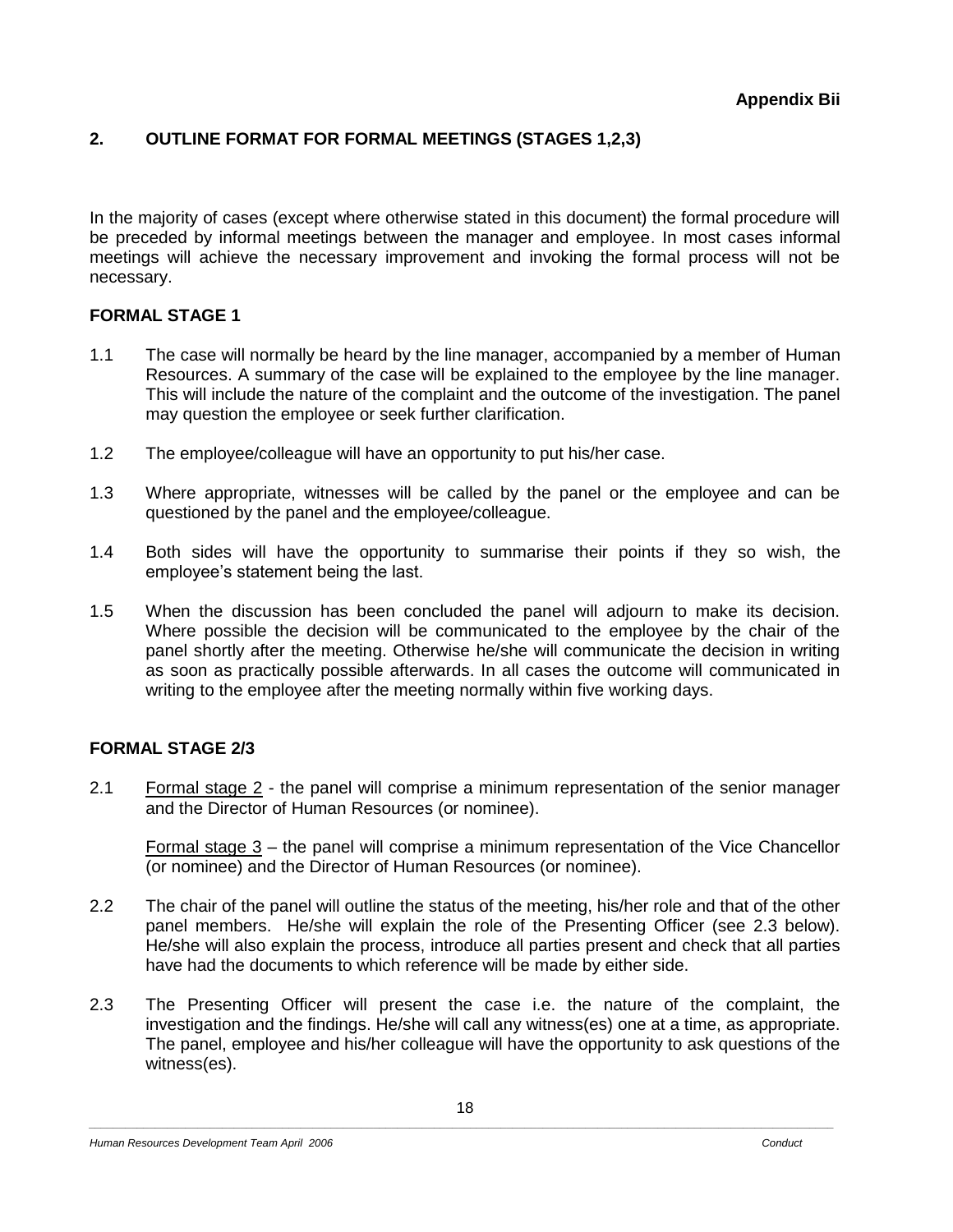- 2.4 The employee or his/her colleague will put his/her case and may call additional witnesses, provided that they have given notice that they intend to do this. Management will have the opportunity to question these witnesses.
- 2.5 If appropriate, the chair may ask that a witness be re-called and be asked further questions for clarification.
- 2.6 The Presenting Officer may make a final statement of summing up.
- 2.7 The member of staff or his/her colleague will sum up the case.
- 2.8 After the discussions have been concluded the panel will adjourn to consider the evidence and reach a decision. NB If the panel decide that an adjournment is necessary to enable time for further reflection upon the evidence, the employee will be advised of this and will be advised when the decision will be communicated to him/her.
- 2.9 Having reached a decision the chair will convey this to the employee as soon as possible after the meeting. This may be conveyed orally but in all cases the decision will be confirmed in writing with details of the appeals process, as appropriate. The written confirmation will normally be passed to the employee within five working days.

#### **GENERAL POINTS:**

- (i) Exceptionally, at the discretion of the chair and normally by mutual agreement of all parties, this outline format for conducting the meeting can be amended provided that the general principles are still followed.
- (ii) Witnesses

Either party to any of the formal stages will have the right to call witnesses to appear before the meeting, subject to signed witness statements having been provided by them in advance. However it is envisaged that both parties will restrict to a minimum the number of witnesses to be called, limiting them to witnesses of fact rather than character. At the meeting, it shall normally be the practice that witness(es) will not be expected to read out their statement(s) and that the cross-examination will, wherever possible, be limited.

- (iii) If, for good cause including ill health or the non-availability of the chosen colleague, the employee is unable to attend the meeting, it will be adjourned to a suitable alternative date. If the employee is unable to attend the re-arranged meeting date, it will normally proceed in his/her absence, but with his/her representative being provided with the opportunity to present the employee's case on his/her behalf. In this circumstance any written submission by the employee, or by his/her representative will be considered.
- (iv) Requests for adjournment by either party will be at the discretion of the chair and not unreasonably withheld.
- (v) It is important that formal proceedings are concluded within a reasonable timescale. The meeting will thus normally take place within 20 working days of the investigation being concluded.

*Human Resources Development Team April 2006 Conduct*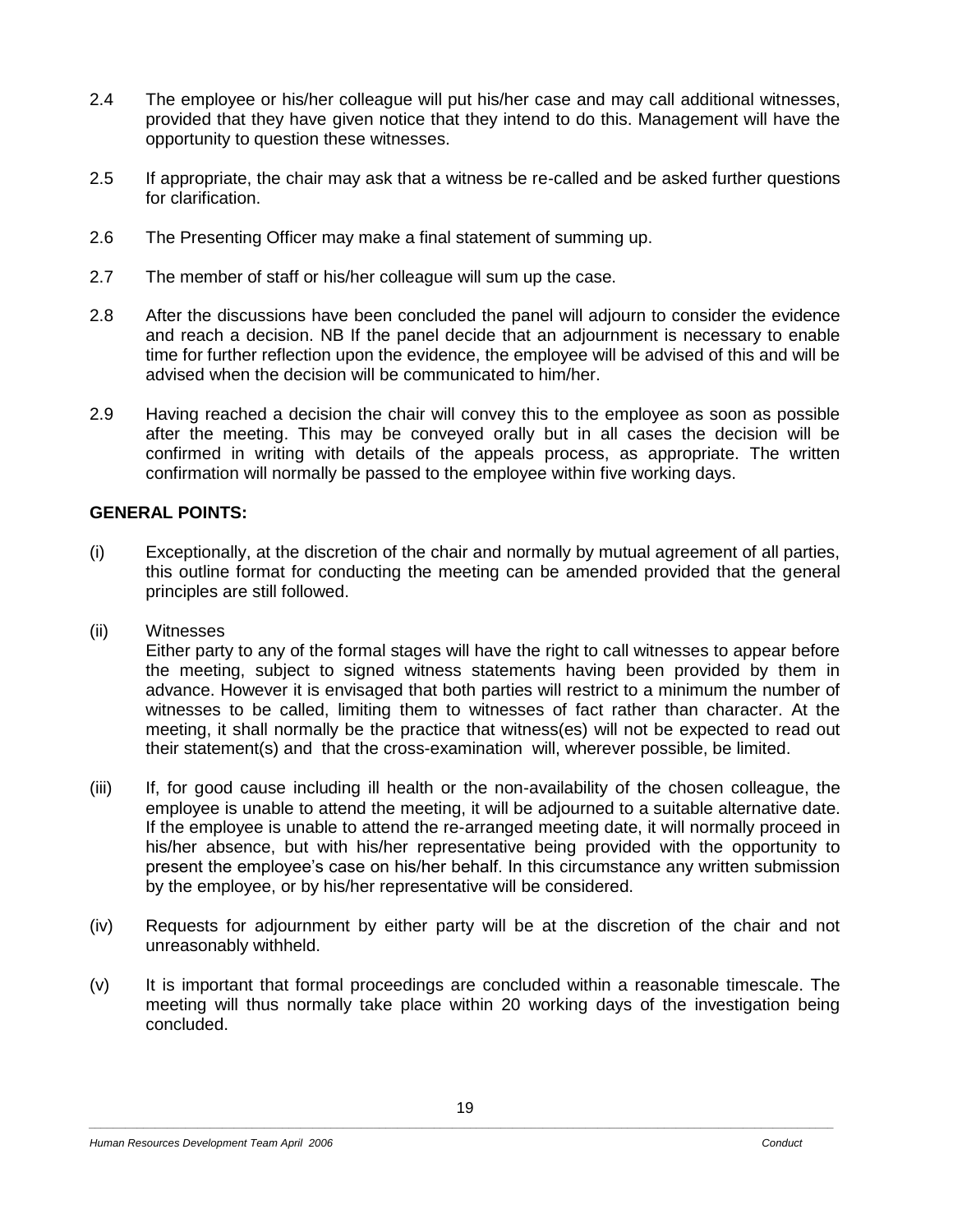- (vi) Normally the Personnel Adviser will take notes of the meeting. These notes of the proceedings will not be circulated subsequently but kept for record purposes only and used in the event of any subsequent appeal at which time they will be circulated to all parties.
- (vii) It is the responsibility of the member of staff and/or colleague to keep their own notes of the meeting.
- (viii) Proceedings may by mutual agreement be tape-recorded and all phones and pagers must be switched off throughout the process.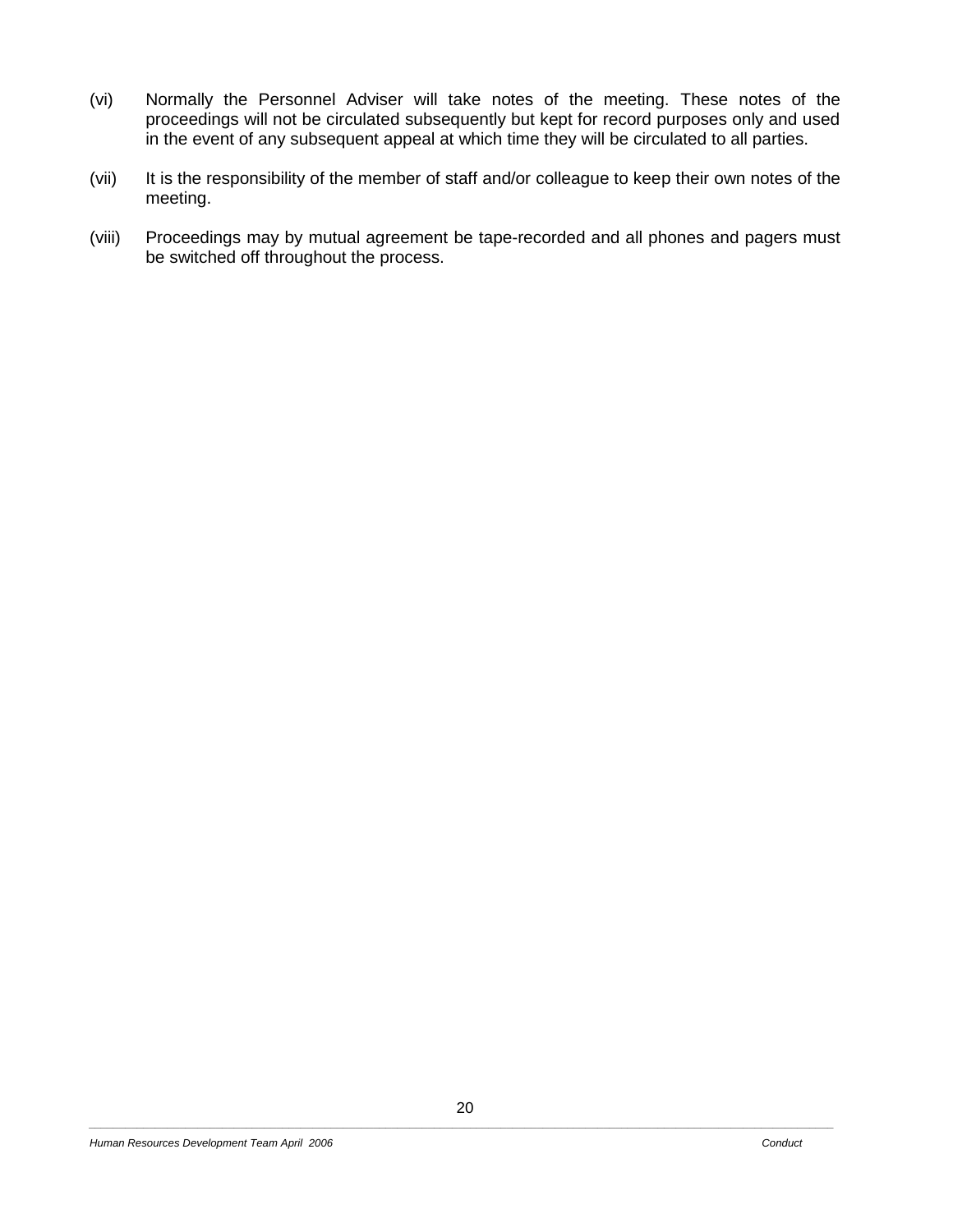#### **APPEAL HEARINGS**

#### **1 APPEAL HEARING - FORMAL STAGE 1 AND 2 - OUTLINE FORMAT OF THE PROCEEDINGS**

- 1.1 An employee who is subject to formal disciplinary action other than dismissal has a right to appeal using the following procedure. To exercise this right the employee must notify the Director of Human Resources in writing within ten clear working days of the date of the letter confirming the warning. In this letter the employee must clearly state the grounds of his/her appeal.
- 1.2 The appeal will be heard by the following:
	- (a) In the case of an appeal against a **FIRST FORMAL WARNING** this should be heard by a panel comprising the minimum of a senior manager and the Director of Human Resources (or nominee).
	- (b) In the case of an appeal against a **FINAL FORMAL WARNING** this should be heard by a panel comprising a senior manager or a member of the Directorate (including members of the extended Directorate) and the Director of Human Resources (or nominee).
- 1.3 When notification of an appeal is received by the Director of Human Resources, the chair of the disciplinary panel will be advised and will be asked to provide a report which can be considered by the appeal hearing. This report should summarise the main elements of the case and the reasons for the decision reached by the panel. This report will be made available to the employee in advance of the appeal hearing.
- 1.4 The Director of Personnel (or nominee) will arrange the hearing giving the employee a minimum of ten working days' notice in writing of the place, date and time of the hearing, and advising him/her of his/her right to be accompanied by a colleague. The hearing should normally take place within 20 working days of the appeal being lodged.
- 1.5 Both the employee and the chair of the panel who made the original decision must submit all evidence or documents to which reference shall be made at the hearing, including where the ground(s) for appeal relates to new evidence the names of any witnesses it is proposed to call (or witness statements where a witness is not to be called). These papers should be submitted to the Director of Human Resources no later than three working days before the date set for the appeal hearing for distribution to all parties. Papers not submitted by this date will not normally be eligible for consideration.
- 1.6 The appeal hearing will operate on the basis of reviewing the earlier decision. Ordinarily it will not be conducted as a re-hearing of the evidence made when the initial decision was taken but rather be concerned with reviewing the application of the procedures, whether the sanction is proportionate to the misdemeanour and considering any new material evidence not available or produced at the original hearing which the member of staff wants to raise. Normally, only in the case of new evidence will witness statements, and the attendance of those witnesses in person, be admissible.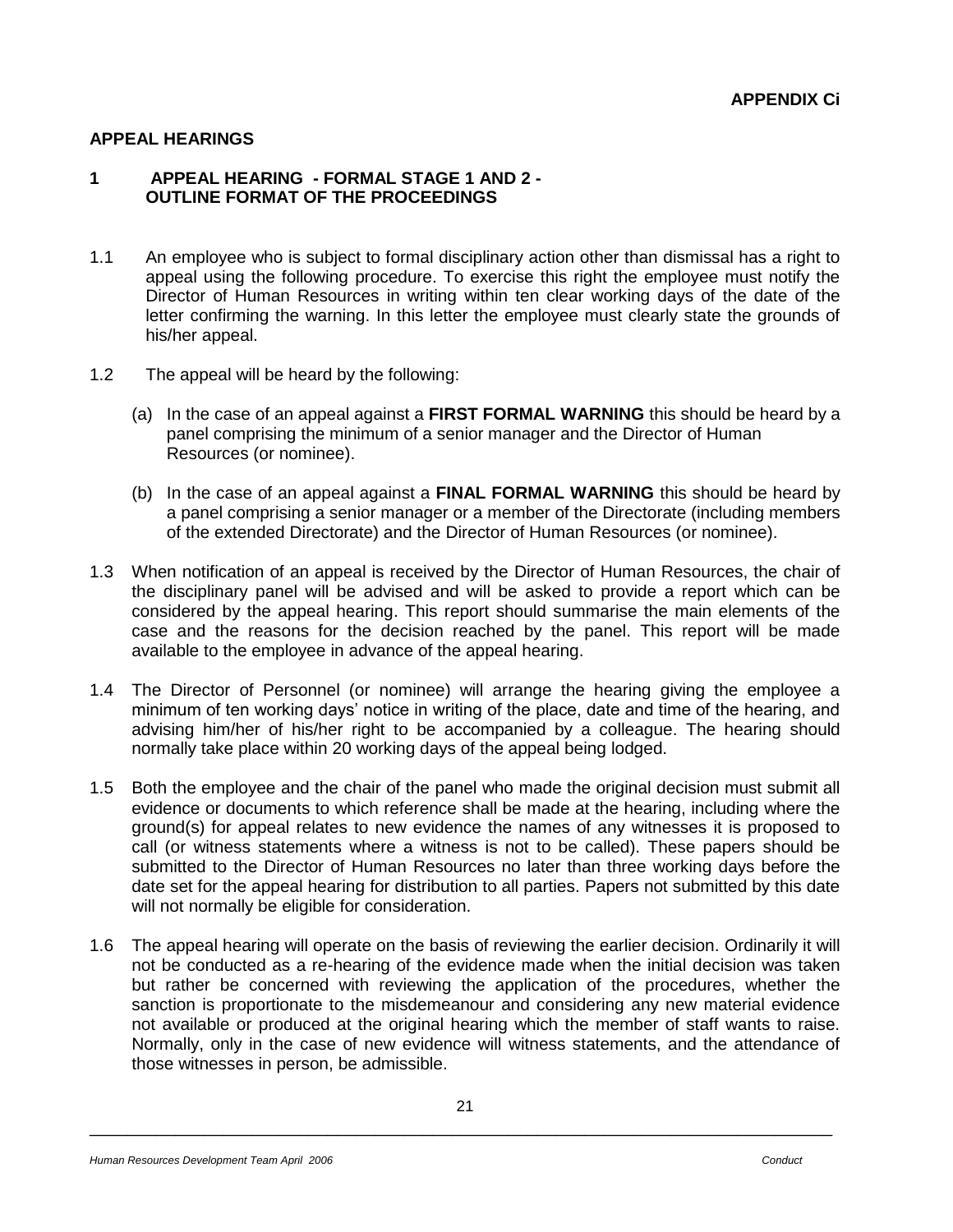- 1.7 The appeal panel may require the attendance of the chair of the original panel.
- 1.8 The members of the appeal panel may ask questions of the employee and where called the chair of the original panel. Where the appeal is based on new evidence any witnesses may be required to answer questions.
- 1.9 Both parties will be given a reasonable opportunity to ask questions of each other. Questions will be directed through the chair who will manage the process.
- 1.10 The appeal panel shall deliberate in private, only recalling the parties to clear points of uncertainty on evidence already given. If recall is necessary, both parties are to return.
- 1.11 The panel will reach a decision and this will be conveyed by the chair of the appeal panel. Alternatively, the chair of the appeal panel may defer and communicate the decision later, either in person or in writing. In either case the decision of the panel will be confirmed in writing normally within five working days.

The decision of the appeal panel shall be final, exceptionally it may order a rehearing**.** 

#### **NOTES:**

(i) Exceptionally, by mutual agreement of all parties, this outline format for conducting the appeal hearing can be amended provided that the general principles are still followed.

(ii) Where witnesses attend the hearing, it shall normally be the practice that they will not be expected to read out their statement and further that any cross-examination of witnesses, where called, may be limited in time at the discretion of the chair.

- (iii) Proceedings may by mutual agreement be tape-recorded.
- (iv) All phones and pagers must be switched off throughout the process.

(v) Requests for adjournments by either party will be at the discretion of the Chair and not unreasonably withheld.

- (vi) Normally the Personnel Adviser will also take notes although in some instances it may be appropriate for an additional Personnel representative to fulfil this role.
- (vii) These notes of the proceedings will not be circulated subsequently but kept for record purposes only and used in the event of any subsequent appeal at which time they will be circulated to all parties.
- (viii) It is the responsibility of the member of staff and/or colleague to keep their own notes of the appeal hearing.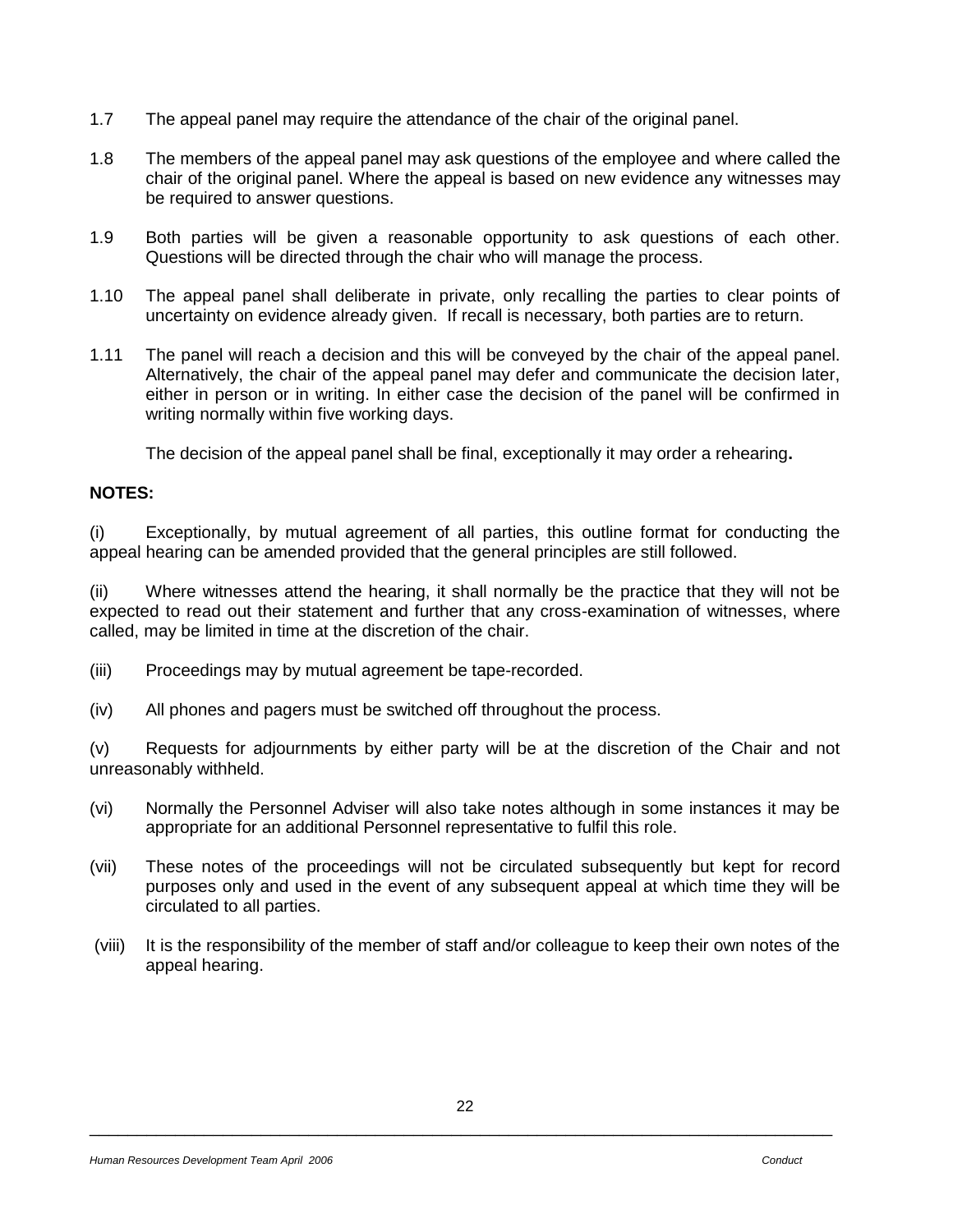### **2. APPEAL AGAINST DISMISSAL TO BOARD OF GOVERNORS**

2.1 Appeals to the Board of Governors can only be made in the case of dismissal. Once a decision to dismiss has been made it will normally be actioned and the employee will cease to be paid. However following a successful appeal an employee would normally be reinstated and paid arrears of salary.

Note: Where the appeal is based on new material evidence emerging during the period between a decision being made by the panel and the holding of the appeal, the matter may be reverted to the panel, as appropriate, for further consideration, and only in that circumstance will witness statements, and the attendance of those witnesses in person, be admissible. In such circumstance, the Director of Human Resources (or nominee) will take responsibility for arranging a review hearing at which the new evidence can be presented and the attendance of those witnesses in person be admissible.

- 2.2 Any panel established by the Board of Governors shall consist of three Governors, including at least one lay Governor<sup>1</sup>.
- 2.3 The appeal hearing will operate on the basis of reviewing the earlier decision, based on submissions made by the member of staff and management. Ordinarily it will not be conducted as a re-hearing of the evidence made when the initial decision was taken but rather be concerned with reviewing the application of the procedures and whether the sanction is proportionate to the misdemeanour.
- 2.4 The procedure of a hearing before the Governors shall be as follows:

2.4.1 Any appeal to the Board of Governors must be submitted in writing to the Director of Human Resources within ten working days of the date on which the written decision was received. The employee must clearly state the reasons for and grounds of his/her appeal.

2.4.2 The Clerk to the Board of Governors will notify the Vice-Chancellor (or his/her nominee), as appropriate, that an appeal has been lodged. He/she will arrange the hearing and will give the employee a minimum of ten working days' notice in writing of the place, date and time of the hearing, and advise him/her of his/her right to be accompanied and represented by a colleague. The hearing should normally take place within 20 working days of the appeal being lodged.

2.4.3 When notification of an appeal is received by the Director of Human Resources, the chair of the disciplinary panel will be advised and will be asked to provide a report which can be considered by the appeal hearing. This report should summarise the main elements of the case and the reasons for the decision reached by the panel. This report will be made available to the employee in advance of the appeal hearing.

2. 4.4 Both the employee and chair of the disciplinary panel must submit all evidence or documents to which reference shall be made at the hearing at least three working days in advance to the Clerk to the Board for distribution to all parties.

 $\overline{a}$ 

 $1$  The Clerk to the Board of Governors will, where possible, seek to arrange for more than one lay Governor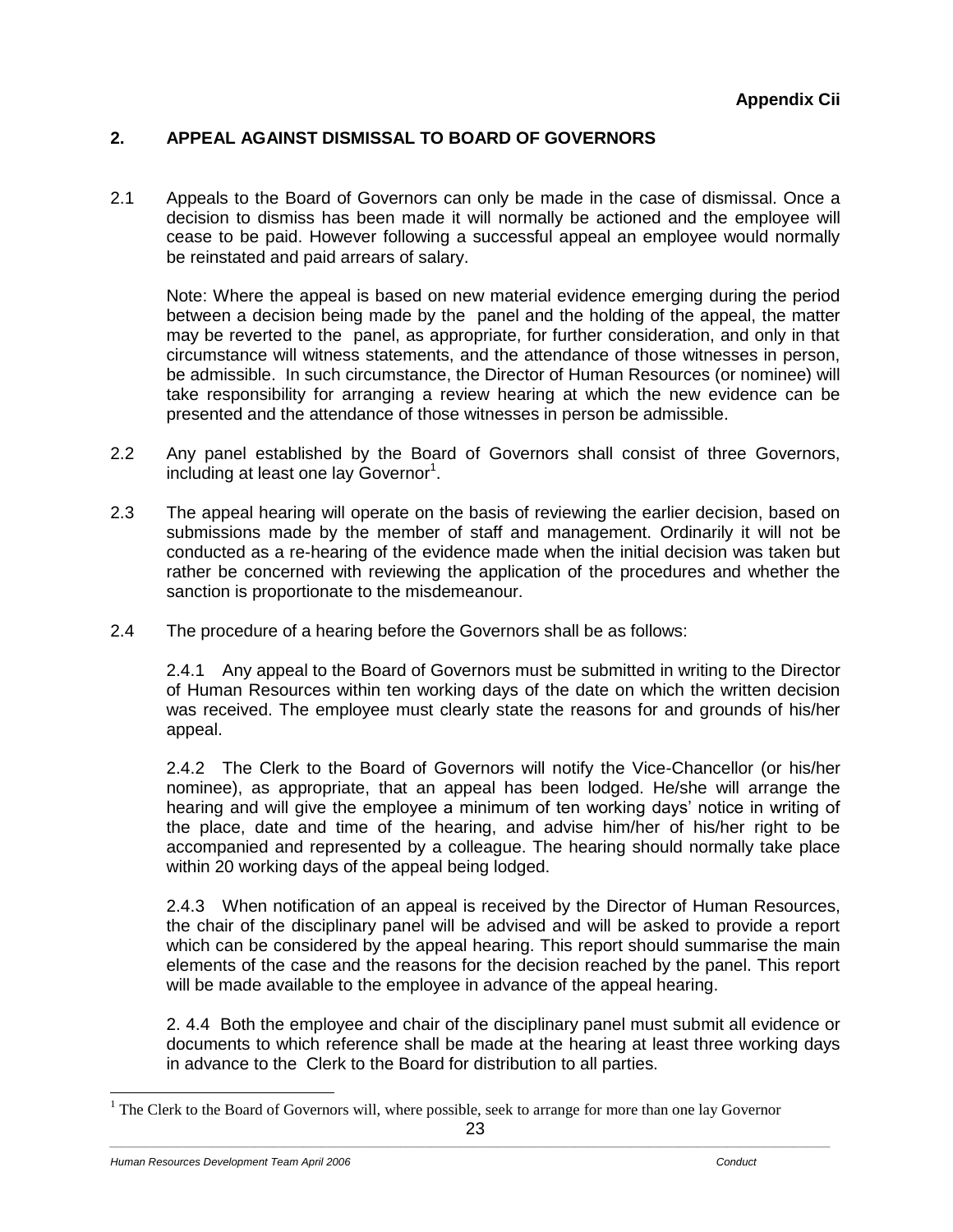2.4.5 The Director of Human Resources (or nominee) will attend to advise the Panel which may have another professional adviser present, who is also an employee of the University.

2.4.6 The appeal panel may require the attendance of the chair of the original panel.

2.4.7 The members of the appeal panel may ask questions of the employee and, where called, the chair of the original panel. Where the appeal is based on new evidence any witnesses may be required to answer questions.

2.4.8 Both parties will be given a reasonable opportunity to ask questions of each other. Questions will be directed through the chair who will manage the process.

2.4.9 The appeal panel, with the officer appointed as Secretary to the panel and the Director of Personnel (or nominee) to assist as required, shall deliberate in private, only recalling the chair and the member of staff (and his/her colleague) to clear points of uncertainty on evidence already given. If recall is necessary, both parties are to return.

2.4.10 The panel will recall the employee and will convey its decision, and the reasons for this. Alternatively, the panel may defer and communicate its decision later, either in person or in writing.

2.4.11 The panel's decision on the appeal shall be final. It shall be confirmed in writing to the employee normally within five working days.

#### **NOTES:**

- (i) If any party seeks to address the appeal panel, this must be in the presence of the other party.
- (ii) It must be made clear at the outset who will be the person presenting the employee's case to the appeal panel - either the employee or the colleague, but not both.
- (iii) If any employee who has been dismissed with or without notice is re-instated on appeal, the re-instatement shall take effect from the date of the original dismissal and no loss of earnings shall be incurred.
- (iv) Proceedings may by mutual agreement be tape-recorded**.**
- (v) All phones and pagers must be switched off throughout the process.
- (vi) Requests for adjournments by either party will be at the discretion of the Chair and not unreasonably withheld.
- (vii) The Secretary to the panel will take notes of the proceedings. These notes of the proceedings will not be circulated subsequently but kept for record purposes only and used in the event of any subsequent appeal at which time they will be circulated to all parties.

#### *Human Resources Development Team April 2006 Conduct*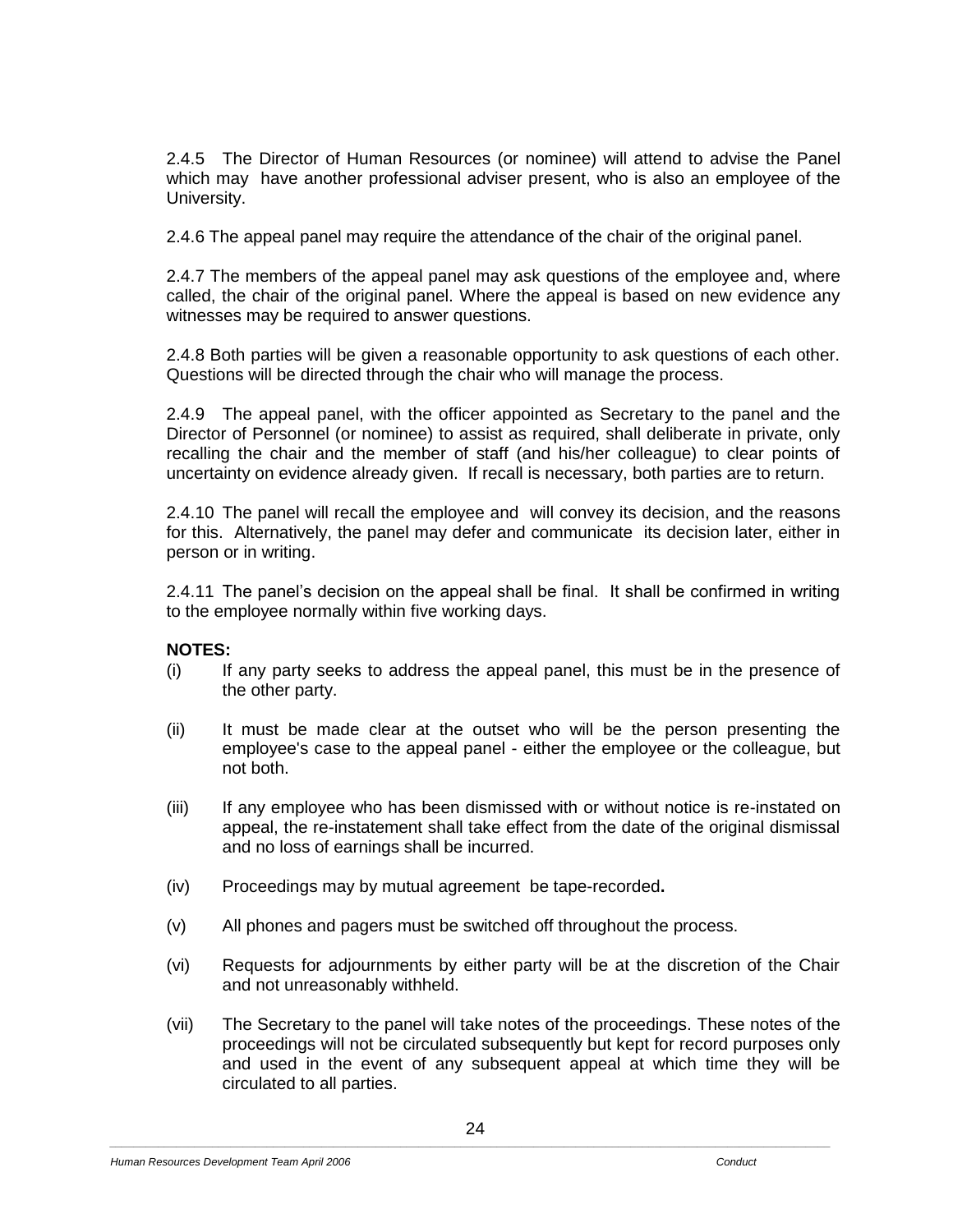(viii) It is the responsibility of the member of staff and/or colleague to keep their own notes of the appeal hearing.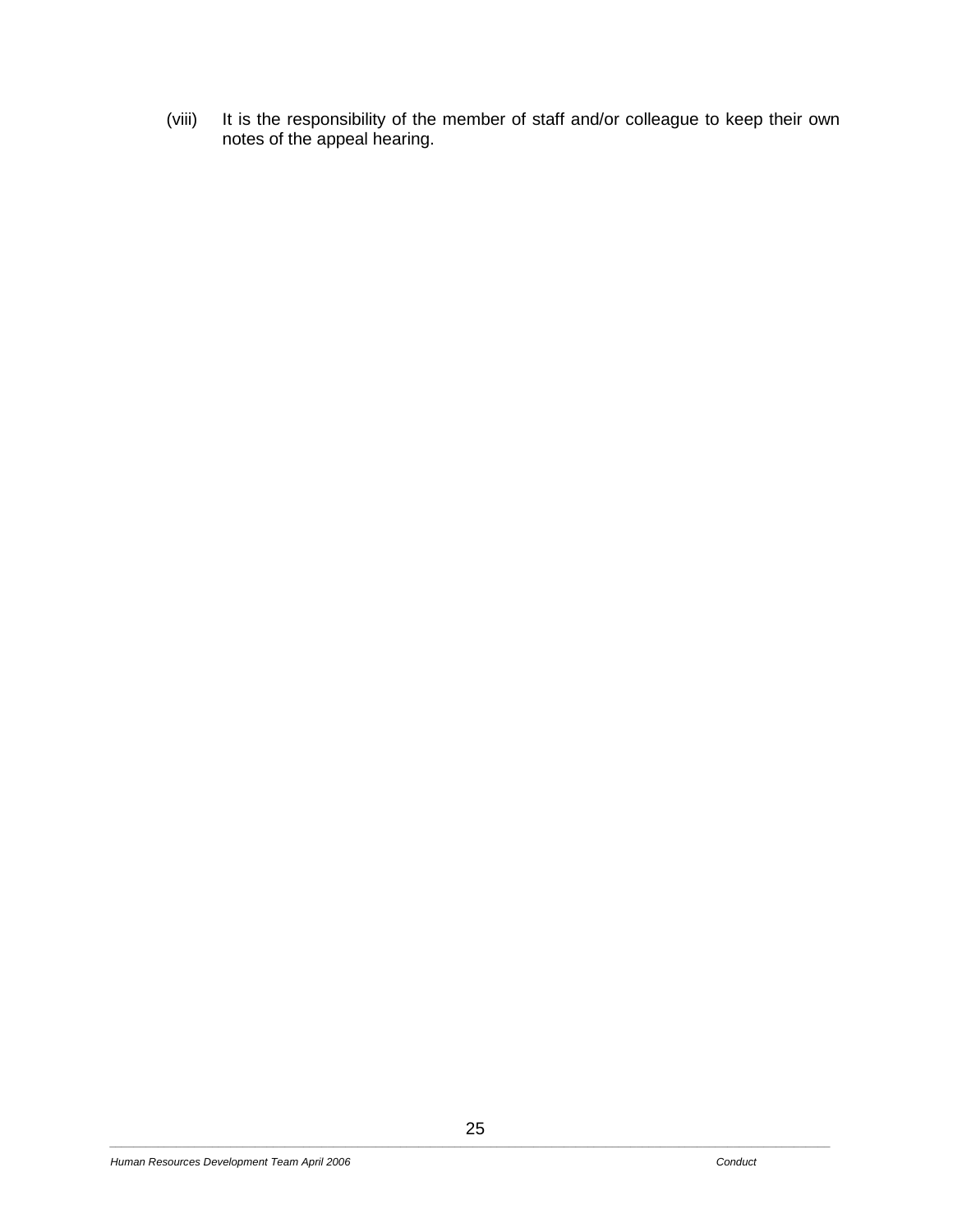#### **SUSPENSION**

- 1 Suspension, in itself, is not a sanction.
- 2 The Vice Chancellor (or nominee) may suspend from duty on full pay any employee for alleged gross misconduct or for other good and urgent cause. The power to suspend from duty, with pay, any member of staff, other than the holder of a senior post, shall be exercisable on behalf of the Vice Chancellor by the holder of a senior post who has management responsibility for the member of staff concerned, or the Director of Human Resources.
- 3 Except where delay would be prejudicial to the interest of staff and students or the safe and efficient conduct of the work of the University, the power to suspend shall not be exercisable without prior consultation the Vice Chancellor or the Deputy Vice Chancellor with responsibility for personnel matters, or if the Vice Chancellor/Deputy Vice Chancellor is not available, from an Assistant Vice Chancellor, or the Director of Human Resources.
- 4 Except where circumstances do not allow, the manager shall state orally to the member of staff at the time of suspension the reasons for the suspension. As soon as practicable after the suspension has taken place the employee will be informed in writing by the Vice-Chancellor (or nominee) of the reason for the suspension and that the suspension will be on full pay. The extent of permitted contact with colleagues, students and others will be explained in the letter but a member of staff will not normally be allowed on University premises whilst on suspension. Contact will normally be through a designated manager who is not part of the investigation.
- 5 The suspension will not be for an unreasonable length of time.

#### **RIGHT OF APPEAL AGAINST SUSPENSION**

- 6 Except where the Vice-Chancellor (or nominee) has given notice of a proposal to dismiss the employee, an employee who has been suspended for longer than 21 days may appeal in writing to the Board of Governors against the suspension.
- 7 Upon receipt of the notice of appeal a meeting of a panel of the Board of Governors shall be arranged to hear the appeal. At the hearing the employee may be accompanied by a colleague.
- 8 The suspension will continue until the outcome of the appeal is determined.

S:\Per\Personnel\Development Team\Projects\Capability Disciplinary\conduct procedure.doc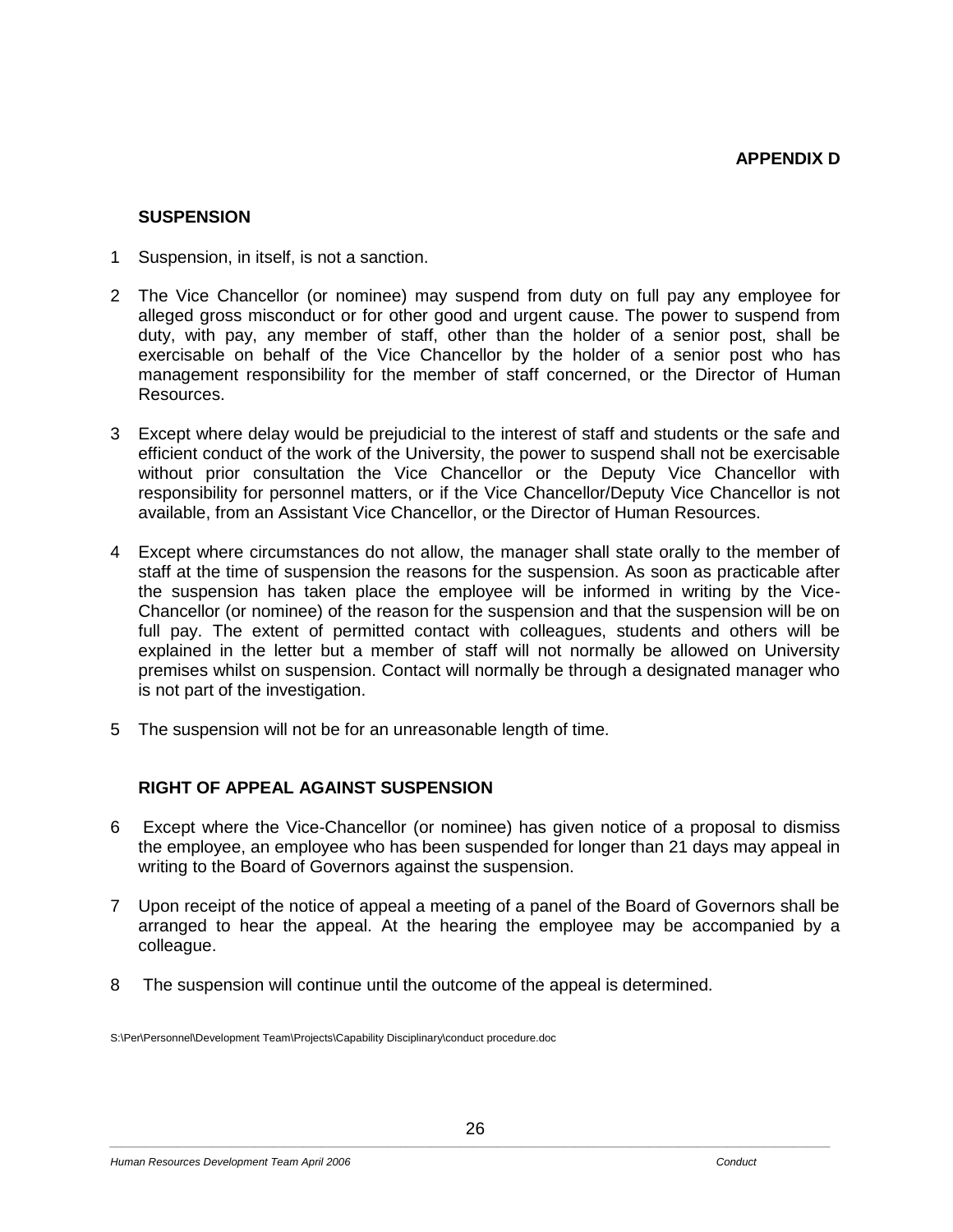#### **APPENDIX E Dealing with Issues of Staff Conduct – Outline of Steps (should be read in conjunction with procedure, this is purely illustrative)**